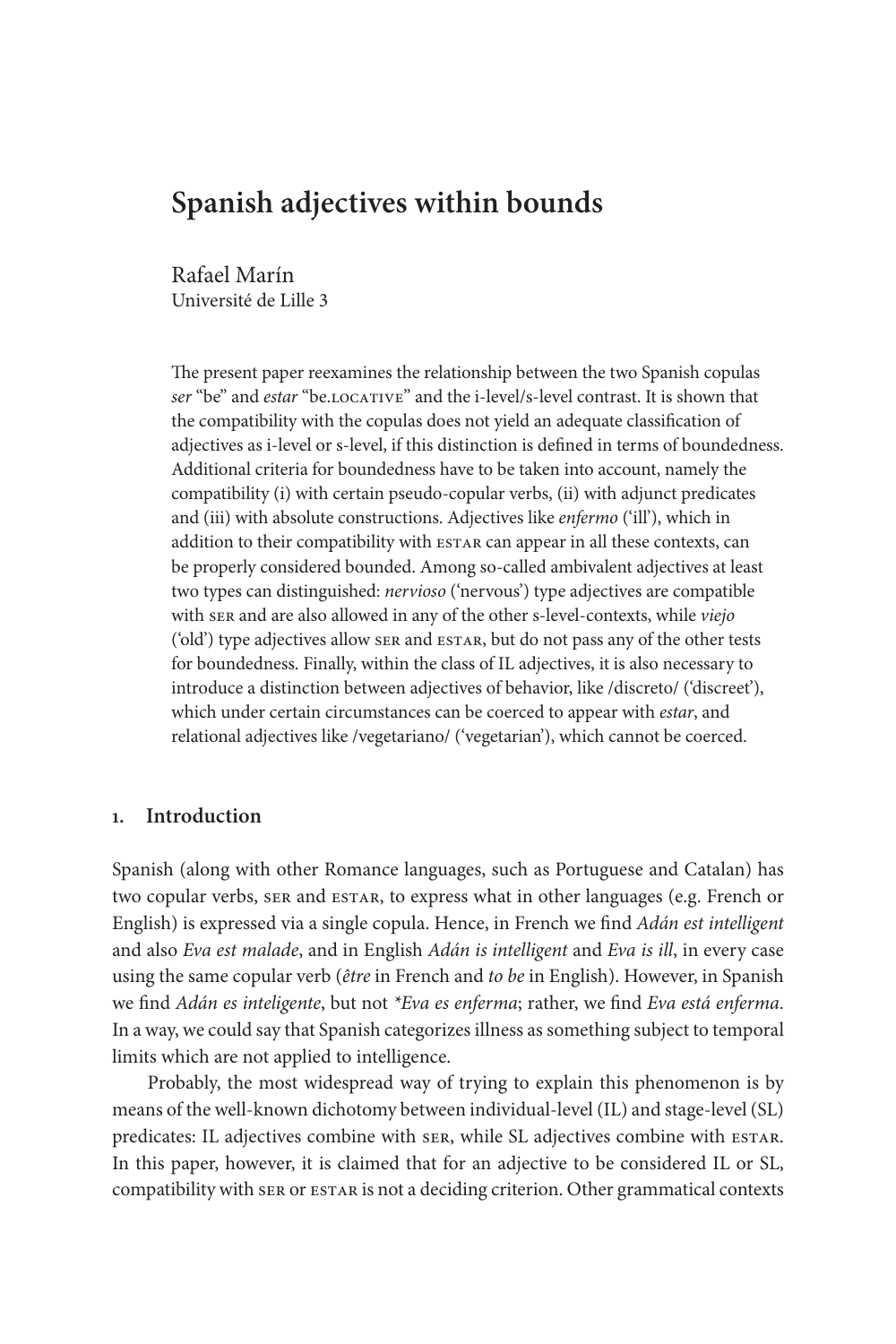which have been shown to be sensitive to the IL/SL distinction in Spanish (Escandell & Leonetti, 2002; Marín, 2000; 2004) also have to be taken into account.

For example, an adjective like *enfermo*, in addition to be compatible with ESTAR (*Eva está/\*es enferma*), can appear in other SL contexts such as *Llegó a su casa enferma* ('She arrived home sick') or *Con el niño enfermo, no podremos salir de viaje* ('With the child sick, we will not be able to go on a trip'), while another adjective such as *inteligente*, which can only combine with ser (*Adán es/\*está inteligente*), cannot appear in such contexts: *\*Llegó a su casa inteligente* ('S/he arrived home intelligent'); *\*Con el niño inteligente, no podremos salir de viaje* ('With the child intelligent, we will not be able to go on a trip'). As we will see, such a procedure will be especially appropriate when dealing with adjectives of the type *nervioso* ('nervous') or *gordo* ('fat'), which are compatible with both ser and estar.

The paper is structured as follows. Section 2 consists of a brief introduction to the problem of aspectual analysis which ser and ESTAR + adjective constructions present. In the subsequent three sections, three different groups of adjectives are examined: in Section 3, SL adjectives; in Section 4, so-called ambivalent adjectives, and in Section 5, IL adjectives. Finally, Section 6 summarizes the conclusions drawn from this work.

#### **2. The aspect of adjectives**

Lexical aspect has traditionally concentrated on the study of verbal predication, such that other grammatical categories like adjectives, PPs or adverbs, which can also constitute predicative nuclei, have not received the attention they deserve. In the concrete case of adjectives, the (few) works in which the possible aspectual valence of adjectives is specifically addressed (e.g. Lakoff, 1970; Luján, 1981; Parsons, 1990; Rothstein, 1999) agree that they denote states, although not always the same type of state.<sup>1</sup>

Nevertheless, as pointed out above, the distinction between individual-level (IL) and stage-level (SL) predicates (Carlson, 1977; Kratzer, 1995) is the most widespread way of dealing with the aspectual meaning of adjectives. However, there is no general agreement on the definition of the IL/SL dichotomy. Here, we will apply it exclusively to states, and we will differentiate between IL states and SL states, thereby underlining the aspectual character of such a distinction, relative to the absence (IL states) or existence (SL states) of internal temporal limits associated with adjective denotation (Marín, 2004; Marín & McNally 2005).

As a starting point, we will adopt the definition of state given by Schmitt (2005) and Schmitt and Miller (2007), modified from Smith (1991):

(1) Every subinterval I' of an Interval I where a state is true is also an interval where the same state is true.

**<sup>1.</sup>** Rothstein (1999) argues that adjectives refer to mass states, while the denotations of stative verbs are count.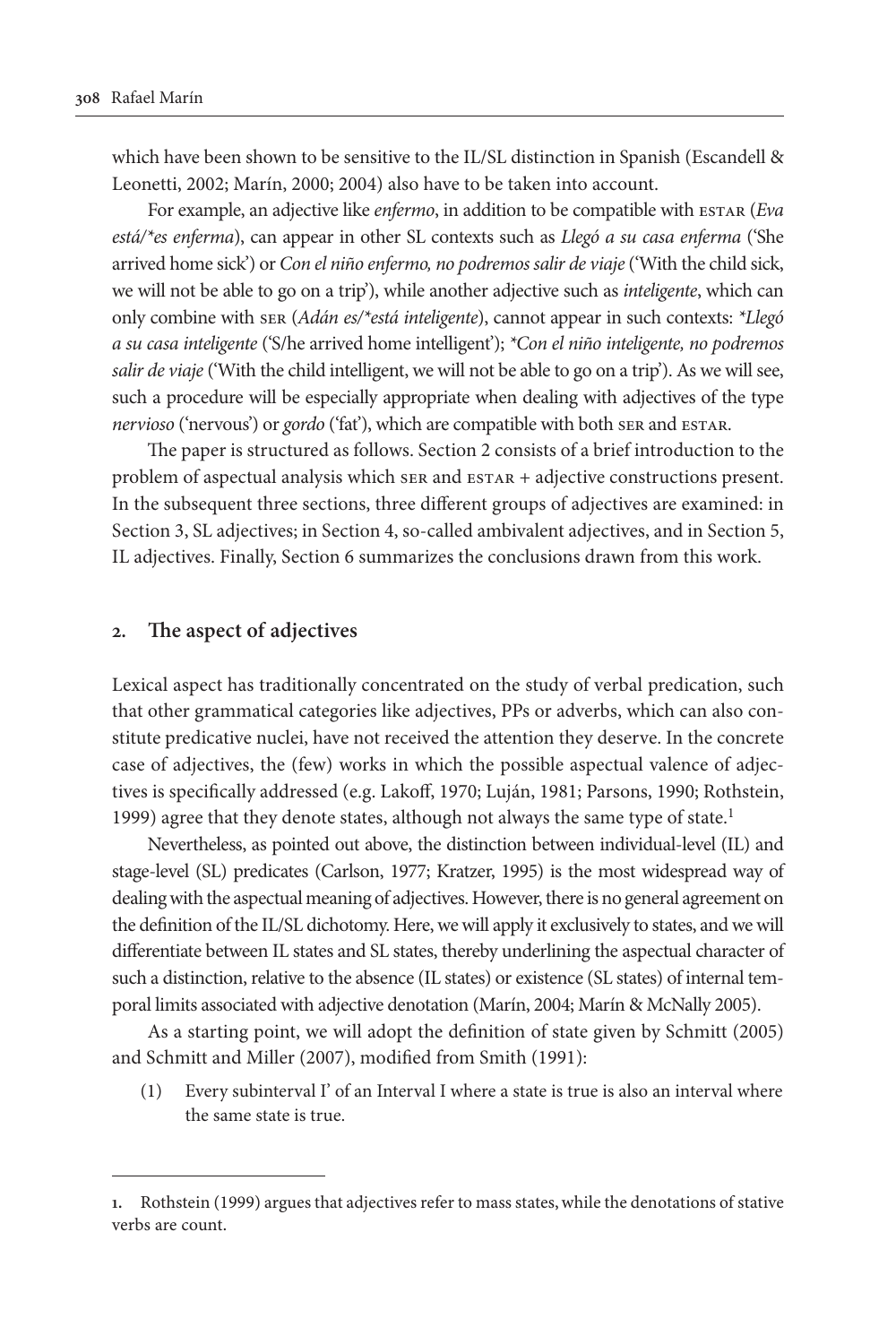However, to ensure that the definition in (1) is only applied to states – both states and processes are homogeneous (Bach, 1986) – we will postulate, following Rothstein (2004) that states are strongly homogeneous:

(2) If a predicate is homogeneous then  $x$  *P-ed for y time* ENTAILS that at any time during y, *x P-ed* was true.

The idea is that states, unlike processes, do not allow for gaps in their denotation.2 This way, the state denoted by *Jordi is Catalan* is true at any time, however brief, during that state.

In this paper, it will be assumed that the only difference between IL and SL states is related to their bounded or unbounded nature: SL states refer to a bounded state, a state which is by definition a stage, a period; for IL states, the inference of temporal persistence applies.3 Following McNally (1994), it will be assumed that this inference of temporal persistence for IL states also extends backwards to the past. Thus, as far as aspectual denotation is concerned, the main difference between a sentence such as *Jordi es catalán* ('Jordi is Catalan') and another such as *Jordi está borracho* ('Jordi is drunk') is that the latter refers to a bounded state while the former refers to a persistent state.

As for the compatibility of adjectives with ser and ESTAR, from a purely descriptive point of view it is widely accepted that Spanish adjectives fall into three classes (Luján, 1981; Fernández Leborans, 1999): (3), those which only combine with ser; (4), those which only allow estar, and (5), those which are compatible with both copulas, respectively:

(3) a. *catalán* ('Catalan'), *cauto* ('cautious'), *constante* ('constant'), *cuidadoso* ('careful'), *(des)cortés* ('(im)polite'), *(des)leal* ('(dis)loyal'), *(im)prudente* ('(im)prudent'), *(in)discreto* ('(in)discreet'), *(in)capaz* ('(in)capable'), *(in)*

**<sup>2.</sup>** Rothstein (2004: 14) gives a detailed explanation: "Although it is a real world fact that, for example, the quality of John's love for Mary may change over twenty years, this is not encoded in *John loved Mary for twenty years*. […] *John loved Mary for twenty years* entails that at any time during those twenty years he loved her (allowing for contextually irrelevant pauses, which we shall discuss when we get to activities). States are unqualified homogeneous since they are homogeneous down to instants. If John loved Mary for twenty years (without any pauses), then he loved her at each instant during that twenty-year period, and there is in principle no subpart of that period which is too small to contain an event which will verify *John love Mary*. And if John believed in the afterlife till the age of twenty-five, the sentence *John believed in the afterlife* was true at any instant during that interval, no matter how small. So stative eventualities are homogeneous down to instants and contrast with the other atelic eventuality type (activities), since we cannot say that *John ran* is true at an instant, but only at an interval, although a very small one".

**<sup>3.</sup>** As Condoravdi (1992: 9) points out: "Individual-level predicates are associated with an inference of temporal persistence, stage levels are not. The inference of temporal persistence in effect specifies the following: if an eventuality is going on at time *t* and you have no information that it is not going on at some later time *t'*, then infer that it is going on at that later time *t'* as well. Note that this is a default inference, surfacing only if there is no information to the contrary".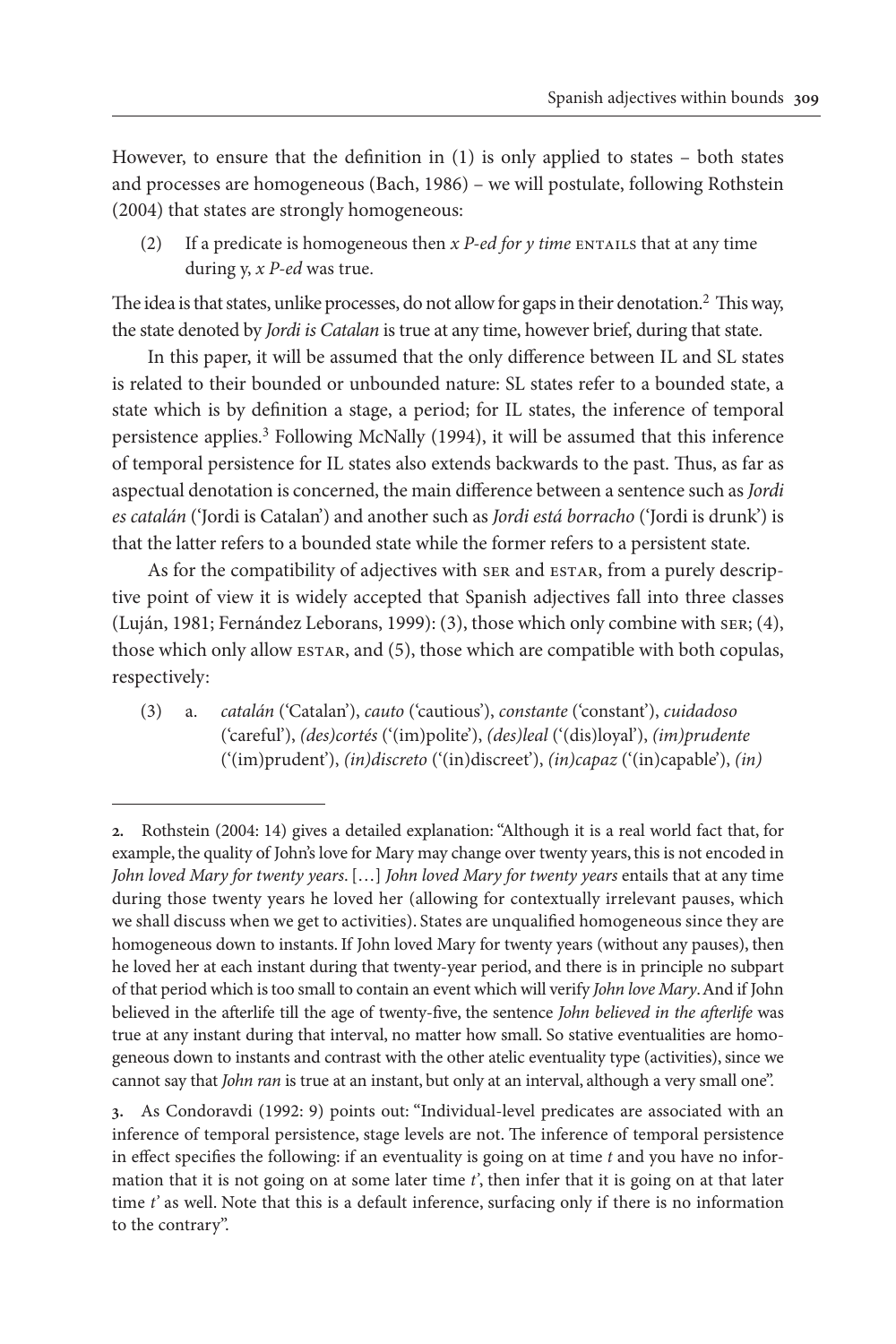*justo* ('(un)just'), *inmoral* ('immoral'), *(in)mortal* ('(im)mortal'), *inteligente* ('intelligent'), *listo* ('clever'), *llevadero* ('bearable'), *sabio* ('wise'), *socialista* ('socialist'), *temerario* ('reckless'), *vegetariano* ('vegetarian').

- b. Juan {es/\*está} leal/ inmoral/ inteligente/ odioso. Juan {is/is} loyal/ immoral/ intelligent/ hateful. 'Juan is loyal/immoral/intelligent/hateful.'
- (4) a. *absorto* ('absorbed'), *angustiado* ('anguished'), *asombrado* ('amazing'), *ausente* ('absent'), *contento* ('content'), *desnudo* ('naked'), *descalzo* ('barefoot'), *enfermo* ('ill'), *enojado* ('angry'), *harto* ('fed up'), *lleno* ('full'), *maltrecho* ('hurt'), *muerto* ('dead'), *perplejo* ('perplexed'), *presente* ('present'), *quieto* ('calm'), *satisfecho* ('satisfied'), *solo* ('alone'), *vacío* ('empty').
	- b. Eva {está/\*es} contenta/ enferma/ perpleja/ sola. Eva  $\{is_{\text{LOC}}/is\}$  content/ ill/ perplexed/ alone. 'Eva is content/ill/perplexed/alone.'
- (5) a. *alegre* ('happy'), *alto* ('tall'), *amplio* ('wide'), *(a)normal* ('ab)normal'), *bajo* ('short'), *estrecho* ('narrow'), *feliz* ('happy'), *feo* ('ugly'), *flaco* ('thin'), *gordo* ('fat'), *grande* ('big'), *hermoso* ('beautiful'), *inquieto* ('restless'), *joven* ('young'), *libre* ('free'), *nervioso* ('nervous'), *pequeño* ('small'), *orgulloso* ('proud'), *tranquilo* ('tranquil'), *viejo* ('old'), *vivo* ('alive').
	- b. Tu hermano {es/está} alegre/ gordo/ inquieto/ nervioso. Your brother  $\{is/is_{\text{LOC}}\}$  happy/ fat/ restless/ nervous. 'Your brother is happy/fat/restless/nervous.'

In descriptions of Spanish, the adjectives in (3) are called IL adjectives; those in (4), SL adjectives, and those in (5), ambivalent (IL/SL) adjectives. Nevertheless, as a consequence of the present work's main claim (for an adjective to be considered IL or SL, in addition to ser/estar alternation, other grammatical contexts have to be taken into account), this division will be considerably qualified.

# **3. Stage-level adjectives**

Along with estar constructions, we find several contexts in Spanish that also demand a temporally bounded denotation to their possible adjectival complements, such as pseudo-copular verbs, adjunct predicates or absolute constructions. In this section, the different behavior between IL adjectives, (3), and SL adjectives, (4), across these different contexts is discussed.

# **3.1** Pseudo-copular verbs

Besides copular verbs, Spanish has a wide set of verbs usually called *pseudo-copular* verbs. Generally, these are verbs that have lost all or at least a large part of their lexical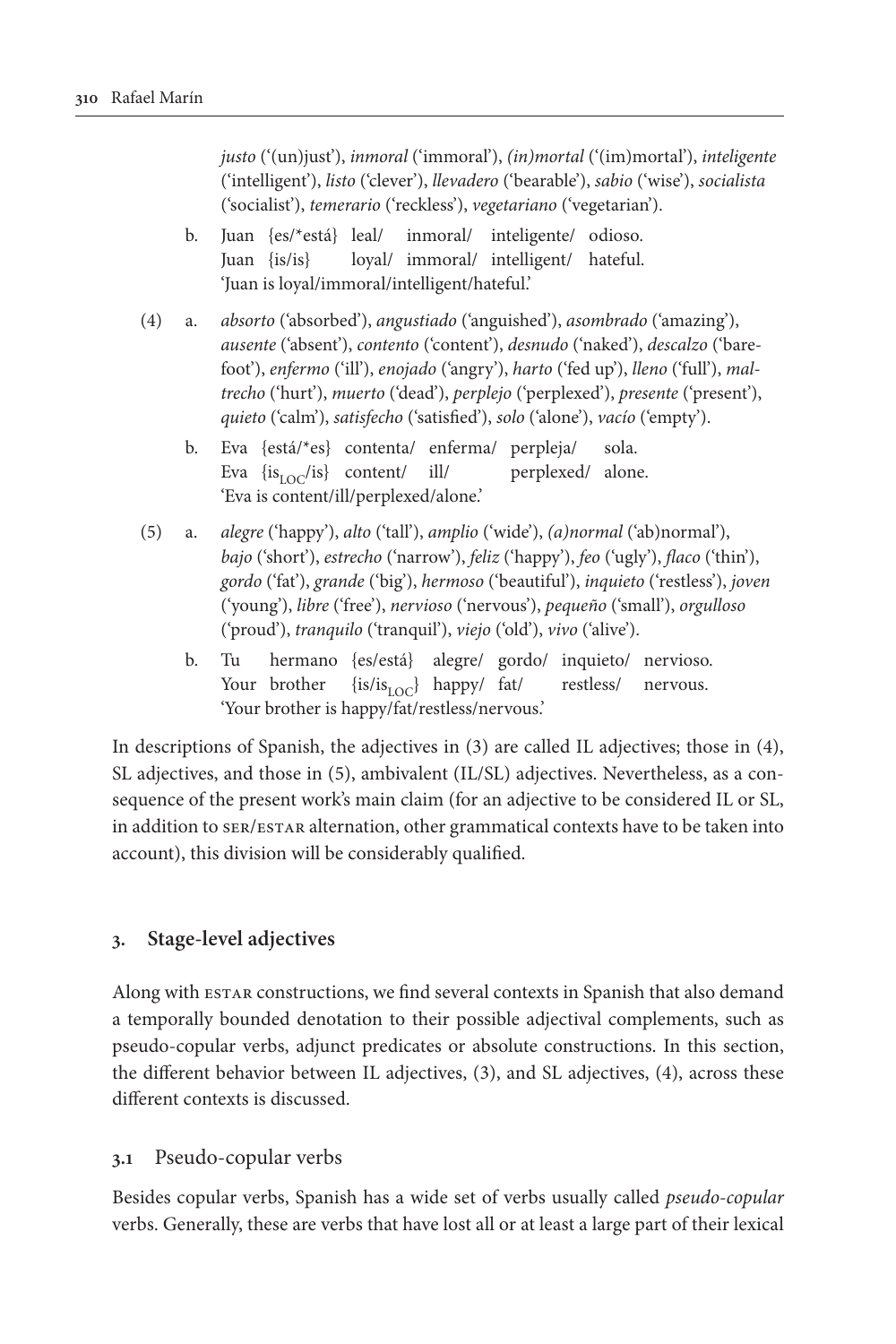meaning, which has been grammaticalized such that they are at present closer to auxiliary verbs than real lexical verbs, and in particular to *copular* verbs.<sup>4</sup>

Some, such as PARECER ('to seem') or SENTIRSE ('to feel') do not seem to present any aspectual constraint. Others, such as IR ('to go'), ANDAR ('to walk'), LLEVAR ('to carry'), QUEDARSE ('to remain') or seguir ('to continue'), which will be called *restrictive pseudo-copular* verbs, do present clear aspectual constraints; in essence, the same restrictions as with ESTAR.

As already indicated, one of the defining characteristics of pseudo-copular verbs is the loss – or, at the very least, weakening – of their lexical meaning. This is the case for verbs like IR, VENIR or ANDAR, for instance, which, when used as pseudo-copulas, have lost all or a large part of their "motion" meaning.

In terms of their aspectual constraints, these three verbs, like estar, naturally combine with SL adjectives, but not with IL ones, as shown in the following examples:

- (6) a. Juan va/viene borracho. Juan goes/comes drunk 'Juan is drunk.'
	- b. Anda contento. walks content 'He is content.'
- (7) a. \*Juan va/viene inteligente. Juan goes/comes intelligent 'Juan is intelligent.'
	- b. \*Anda discreto. walks discreet 'He is discreet.'

Two other verbs, LLEVAR and QUEDAR(SE), also lose their literal meaning of movement when used as pseudo-copulas. Both accept SL adjectives, (8), as complements, but not IL ones, (9):

- (8) a. Madonna lleva contenta una hora.<sup>5</sup> Madonna carries content an hour 'Madonna has been content for an hour.'
	- b. Se ha quedado contento. se has remained content 'He has ended up content.'

**<sup>4.</sup>** See Porroche (1990) and Morimoto and Pavón (2005, 2007) for a detailed discussion of the pseudo-copular character of these verbs.

<sup>5.</sup> As a pseudo-copular verb, LLEVAR imposes the strong syntactic requirement that it must be accompanied by a temporal complement: compare (8) with *\*Madonna lleva contenta* ('Madonna carries content'); *\*Santiago lleva alegre* ('Santiago carries happy').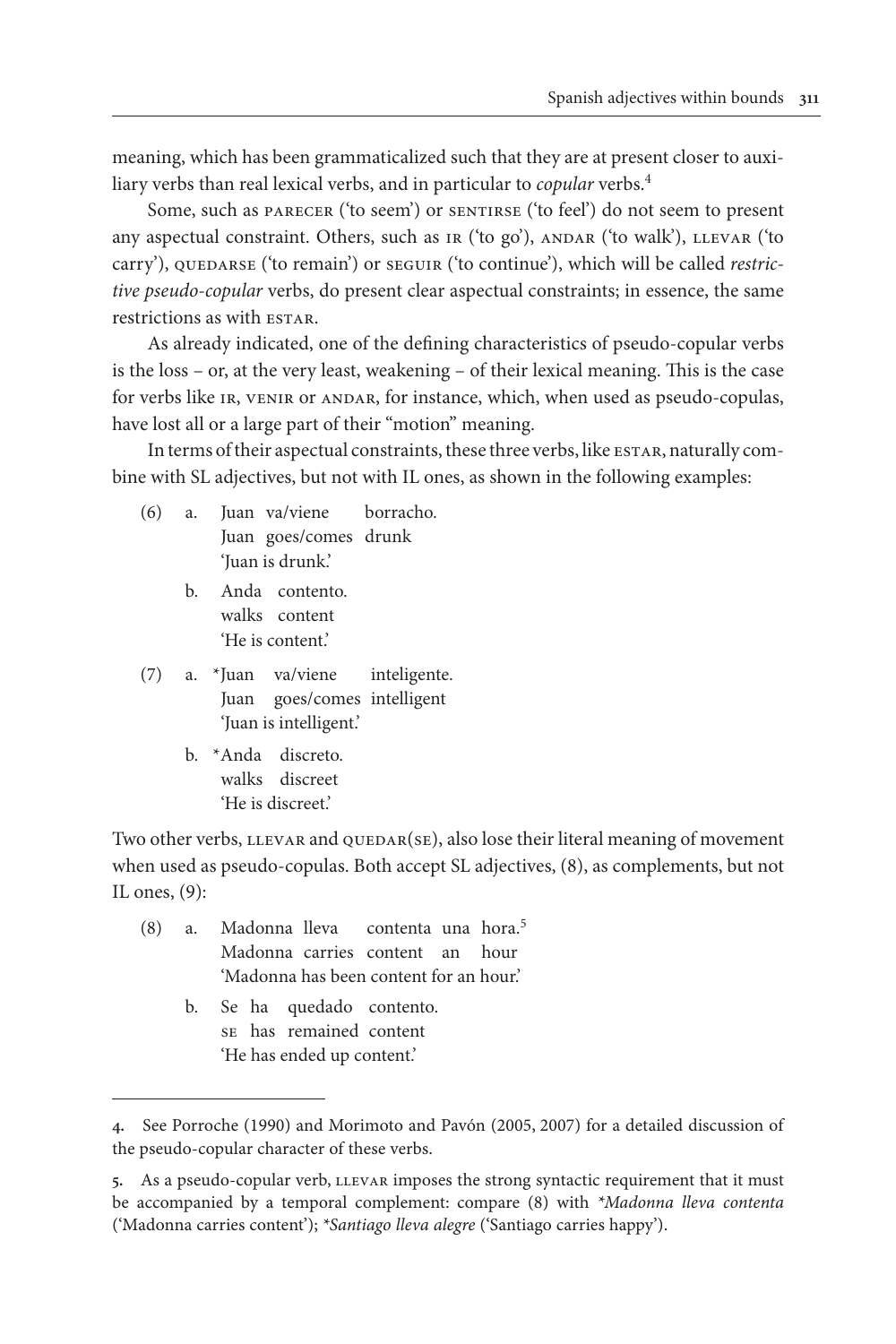- (9) a. \*Javier lleva inteligente/injusto mucho tiempo. Javier carries intelligent/unjust much time 'Javier has been intelligent/unjust for a long time.' b. \*Se ha quedado injusto.
	- se has remained unjust 'He has ended up unjust.'

The semi-copulas seguir and continuar include clear presuppositional connotations in their meaning (e.g. Bosque, 1990; Porroche, 1990). In some way, by using seguir or continuar in place of estar or another pseudo-copular verb, one is making a point of the fact that a given situation – contrary to what might be expected – has not changed. Both seguir and continuar naturally combine with SL adjectives, but not with IL ones:

- (10) a. Juan sigue perplejo. Juan continues perplexed 'Juan continues to be perplexed.'
	- b. Continúa absorto. continues absorbed 'He continues to be absorbed.'
- (11) a. \*Sigue inteligente. continues intelligent 'He continues to be intelligent.'
	- b. \*Continúa discreto. continues discreet 'He continues to be discreet.'

Other restrictive pseudo-copular verbs, i.e. permanecer ('to remain'), mantenerse ('to maintain (oneself)'), hallarse ('to find (oneself)') and encontrarse ('to find (oneself)'), when in combination with adjectives, behave also identically to ESTAR: they accept SL adjectives as predicates, but not IL ones. This can be seen in the following examples:

- (12) a. Permanece/ se mantiene absorto. remains/ se maintains absorbed 'He is still/remains absorbed.'
	- b. Se halla/ se encuentra ausente. se finds/ se finds absent 'He is absent.'
- (13) a. \*Permanece/ se mantiene injusto. remains/ se maintains unjust 'He is still/remains unjust.'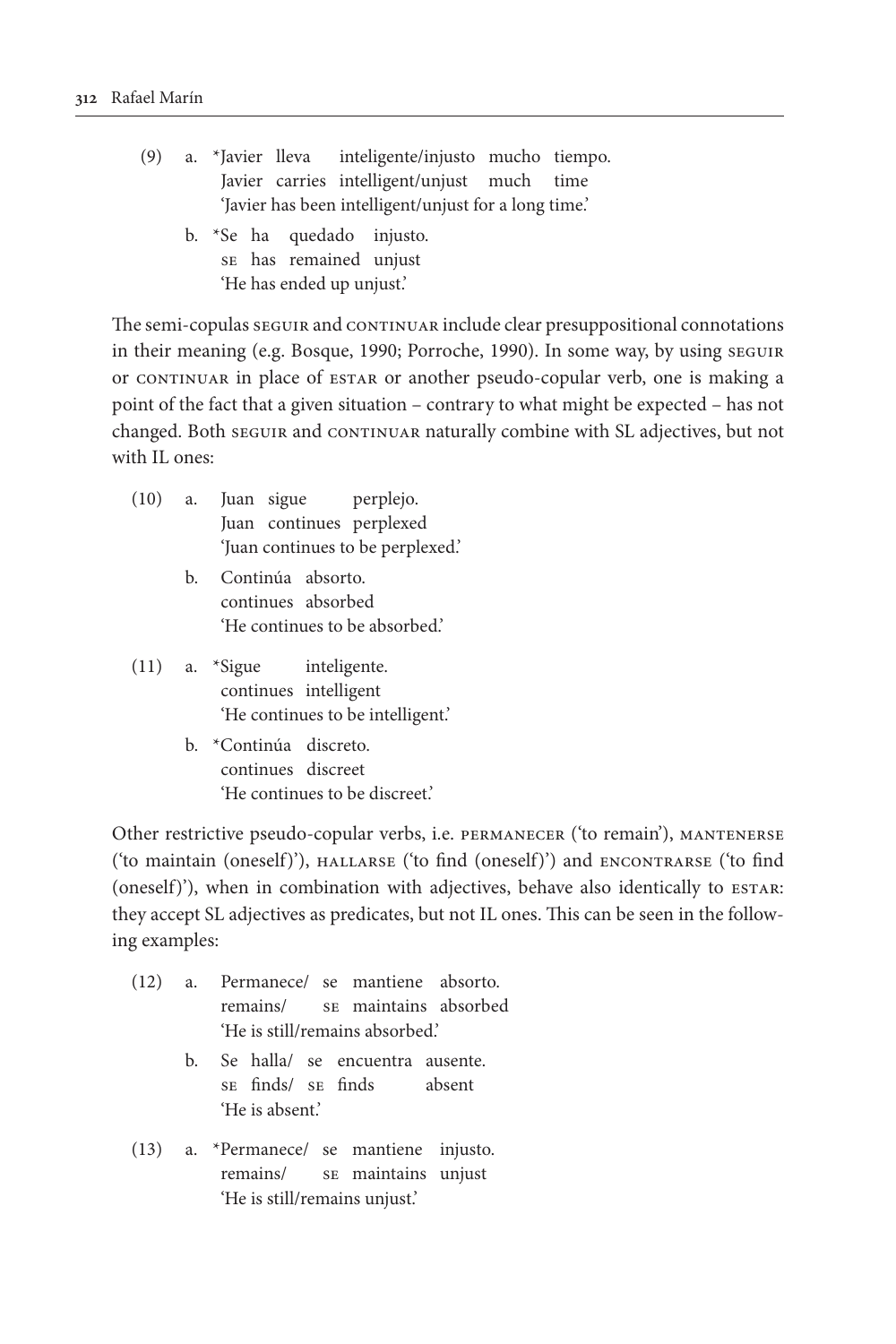b. \*Se halla/ se encuentra cauto. se finds/ se finds cautious 'He is cautious.'

The data reviewed throughout this section show that all restrictive pseudo-copular verbs without exception behave identically to ESTAR in the selection of adjectives.

# **3.2** Predicative complements

As several authors have shown (Hernanz, 1988; Bosque, 1989, 1990; Leonetti, 1994; Demonte & Masullo, 1999, to name just a few), subject predicative complements must necessarily denote SL situations.

The following contrasting pair of sentences, adapted from Leonetti (1994), shows that IL adjectives are unable to function as adjunct predicates of the subject, (b), while SL ones can, (a):

- (14) a. Ernesto llegó a su casa harto/ furioso/ borracho/ enfermo. Ernesto arrived at his house fed up/ furious/ drunk/ sick 'Ernesto arrived at his house fed up/furious/drunk/sick.'
	- b. \*Ernesto llegó a su casa inteligente/ francés/ alto/ despreciable. Ernesto arrived at his house intelligent/ French/ tall/ scorned 'Ernesto arrived at his house intelligent/French/tall/scorned.'

Other constructions that impose clear aspectual constraints are those formed by a verb like  $TENER$  ('to have') or  $DEJAR$  ('to leave'), which require the presence of an objectoriented predicate:6

(15) Tiene sucia la camisa. has dirty the shirt 'His/her shirt is dirty.'

The behavior of TENER and DEJAR is similar to that observed with ESTAR, the restrictive pseudo-copulas and the adjunct predicatives. They accept SL adjectives as complements, whereas IL adjectives are rejected:

- (16) a. Mario tiene enfermo/ contento a su padre. Mario has sick/ content to his father 'His father is sick of/content with Mario.'
	- b. Dejó perplejos/ boquiabiertos a los oyentes. left perplexed/ open-mouthed to the listeners 'S/he left the listeners perplexed/open-mouthed.'

**<sup>6.</sup>** Without this predicative element, the sequence becomes ungrammatical: *\*Tiene sucia* ('Has dirty').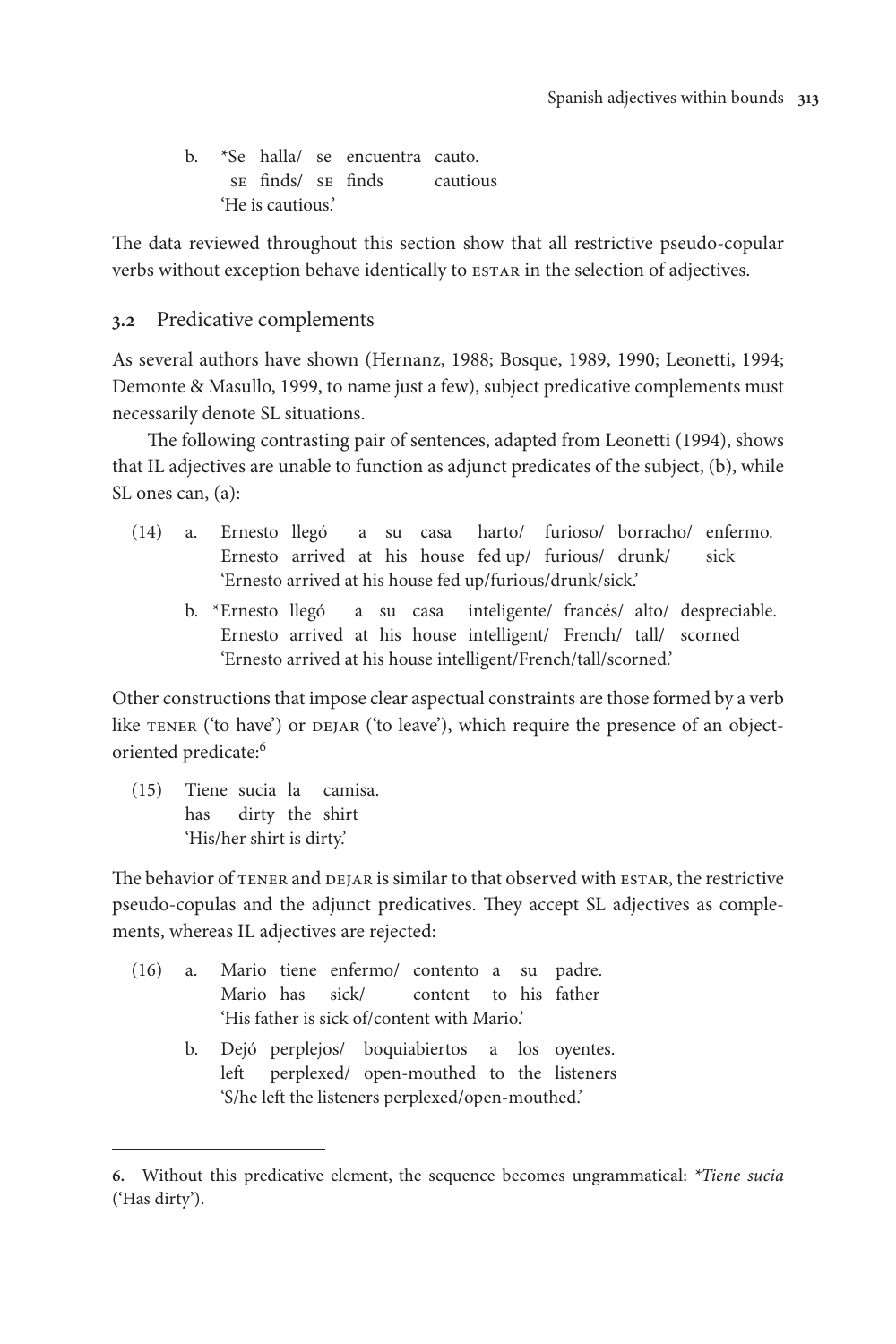- (17) a. \*Tiene inteligente/ hinchable a su padre. has intelligent/ inflatable to his father 'His father is intelligent/inflatable of him.'
	- b. \*Ha dejado imprudentes/ discretos a los oyentes. has left imprudent/ discreet to the listeners 'S/he has left the listeners imprudent/discreet.'

#### **3.3** Predicative absolute constructions

Halfway between absolute constructions, e.g. *Una vez limpia la casa, cada cual se fue para su casa* ('Once the house was clean, everyone went home'), and parenthetical elements, we find other constructions, such as those in (18), which we shall call (following Dini, 1994) *predicative absolute constructions*, to distinguish them from what might properly be called *absolute constructions* (Hernanz & Suñer, 1999).

- (18) a. Almodóvar, deseoso de ganar el premio, se llevó una Almodóvar desirous of win the award SE carried a gran desilusión. great disappointment 'Almodóvar, desirous of winning the award, was very disappointed.'
	- b. Juan, maltrecho/ atónito por lo ocurrido, no podía concentrarse. Juan hurt/ astonished by the happened no could concentrate 'Juan, hurt/astonished by what happened, couldn't concentrate.'
	- c. El cerdo, hambriento/ indefenso, se resignó a ser sacrificado. the pig hungry/ defenceless se resigned to be sacrificed 'The pig, hungry/defenceless, resigned itself to being sacrificed.'

We may observe that the adjectives in (18) are all SL. IL adjectives are marginally accepted in these constructions (Marín, 1996):

- (19) a. ??Tu madre, odiosa, me hace la vida imposible. your mother hateful me makes the life impossible 'Your mother, hateful, makes my life impossible.'
	- b. ??Constante, tu conducta es muy comentada. constant your conduct is very commented 'Constant, your conduct is very much commented on.'
	- c. ??Pierre francés se adaptó bien a nuestras costumbres. Pierre, French, se adapted well to our customs 'Pierre, French, adapted well to our customs.'

However, none of these adjectives allow the modification of *una vez* '*once*' or *ya*  '*already*', adverbs which refer to the absolute value of the construction. This once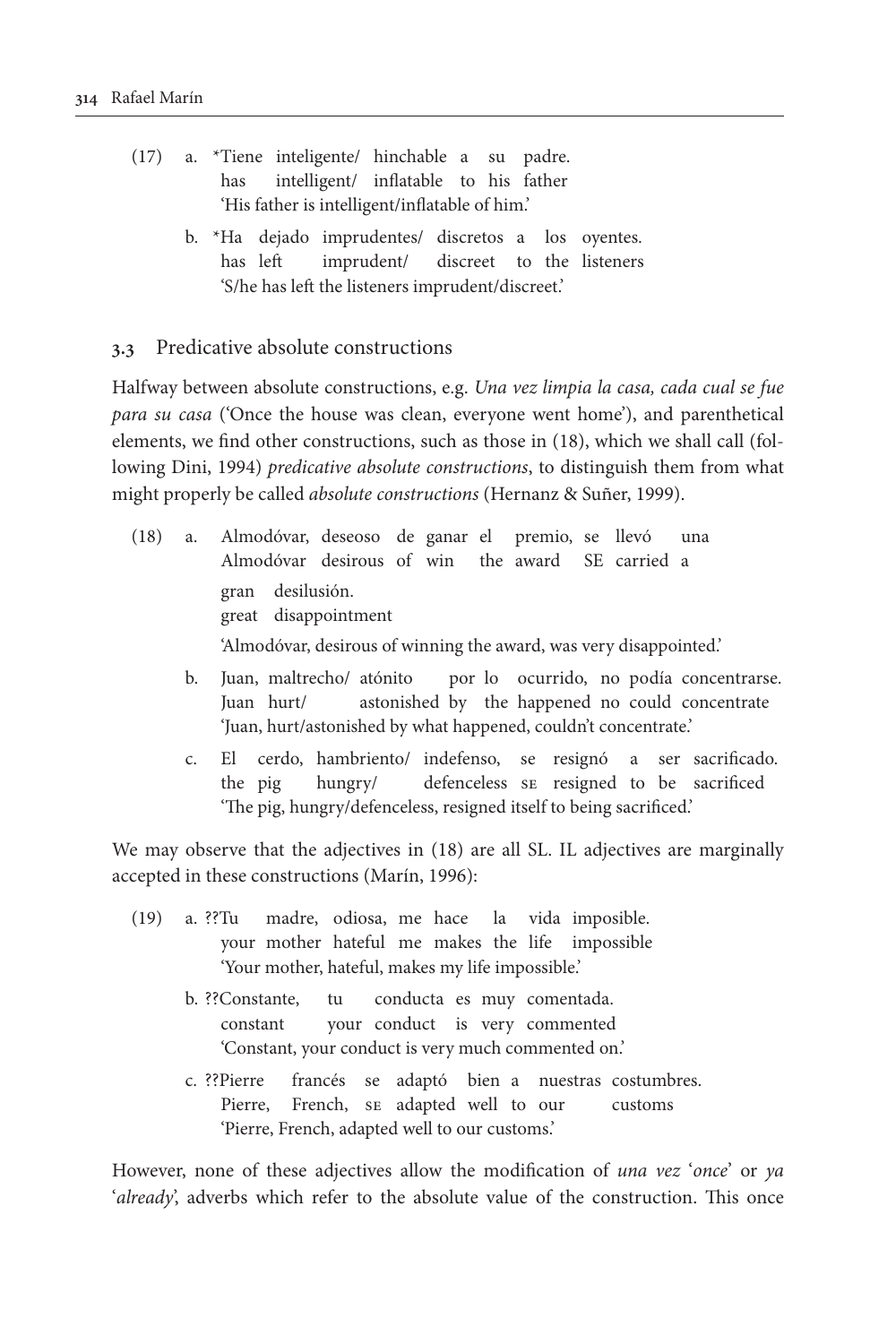again highlights the differences that separate them from SL adjectives. In this concrete aspect, we can compare the ungrammaticality which IL adjectives induce in (20) with the acceptability of SL adjectives in (21):

- (20) a. \*Julia, una vez inteligente y precavida, resolvió el problema. Julia one time intelligent and cautious resolved the problem 'Julia, once intelligent and cautious, resolved the problem.'
	- b. \*Una vez inteligente, Esteban demostró sus cualidades. one time intelligent Esteban demonstrated his qualities 'Once intelligent, Esteban showed his (true) qualities.'
	- c. \*Joaquín, una vez cortés, se comportó como debía. Joaquín one time polite se behaved as should 'Joaquín, once polite, behaved as he should.'
- (21) a. Una vez solos, decidimos pasar a la acción. one time alone decided.1pl pass to the action 'Once alone, we decided to act.'
	- b. Al conferenciante, una vez borracho, no se le to-the speaker one time drunk no se to-him entendía una sola palabra. understood a single word 'Once drunk, no one could understand a single word the conference participant was saying.'
	- c. Esteban, ya exhausto, era incapaz de seguir peleando. Esteban already exhausted was incapable of continue fighting 'Esteban, already exhausted, was incapable of continuing to fight.'

# **3.4** Absolute constructions introduced by *con*

Within the set of absolute constructions in Spanish, those that are introduced by the preposition *con* ('with') constitute a group with its own characteristics. In particular – and unlike the properly named absolute constructions – the predicative element (whether it be a participle, adjective, or PP) precedes the NP that it modifies. Suñer (1988) provides, among others, the following examples:

- (22) a. Murieron con las botas puestas. died with the boots put 'They died with their boots on.'
	- b. En verano va con el pelo suelto. in summer goes with the hair loose 'In summer s/he wears her/his hair down.'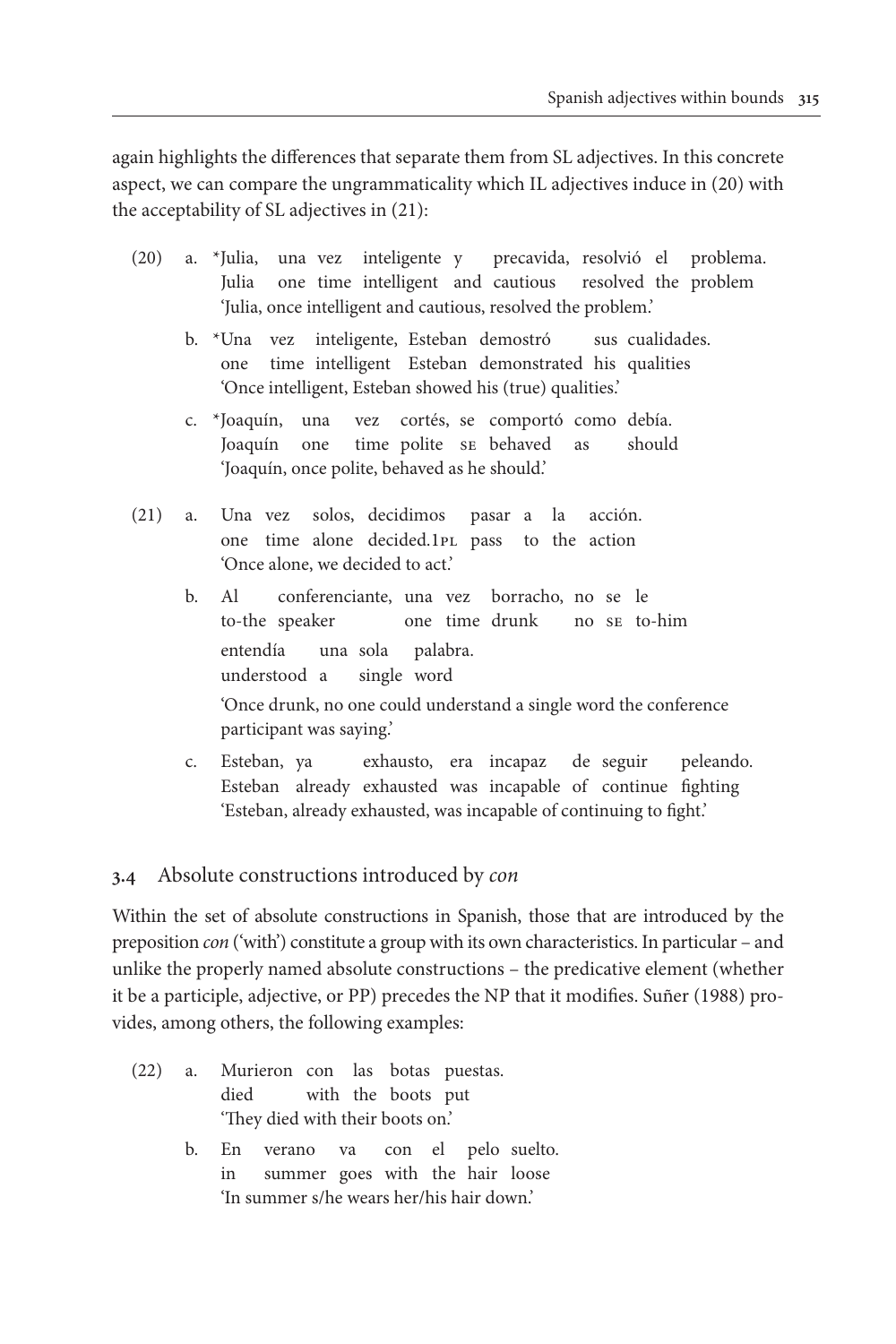c. En la mesa quiero veros con las manos limpias. in the table want to.see.you with the hands clean 'At the table I want to see you with your hands clean.'

Nevertheless, given that one might doubt the absolute character of the constructions in  $(22)$ ,<sup>7</sup> it seems preferable to use examples of the type in  $(23)$ , taken from Fernández Leborans (1995), in which the construction introduced by *con* appears in a peripheral position, and sufficiently separated from the matrix clause that it modifies to put into question its absolute nature:

- (23) a. Con las ventanas cerradas, no se respira bien. with the windows closed, no se breathes well 'One can't breathe well with the windows closed.'
	- b. Con Juan enfermo, la vida no es como antes. with Juan sick, the life no is like before 'With Juan sick, life is not the same (as before).'

Upon examining the aspectual restrictions that these constructions impose on the possible adjectives that can appear in them, we once again see a clear difference between SL and IL adjectives, since only the former produce grammatical sequences:

- (24) a. Con los participantes totalmente exhaustos, el concurso no with the participants totally exhausted, the contest no podía continuar. could continue 'With the participants totally exhausted, the contest could not continue.'
	- b. Con el chófer borracho, mejor que no continuemos el viaje. with the driver drunk, better that no continue the trip 'With the driver drunk, it's better that we not continue the trip.'
	- c. Con el niño enfermo, no se puede trabajar. with the child sick, no se can to work 'With the child sick, one cannot work.'
- (25) a. \*Con Juan tímido, será difícil sortear esos obstáculos. with Juan timid, will be difficult to overcome those obstacles 'With Juan timid, it will be difficult to overcome those obstacles.'
	- b. \*Con tu hermana cortés, la reunión será un éxito. with your sister polite, the meeting will be a success 'With your sister polite, the meeting will be a success.'
	- c. \*Con Felipe temerario, perderán las elecciones. with Felipe rash, will lose the elections 'With Felipe rash, they will lose the election.'

**<sup>7.</sup>** Leonetti (1994) or Fernández Leborans (1995) consider them small clauses.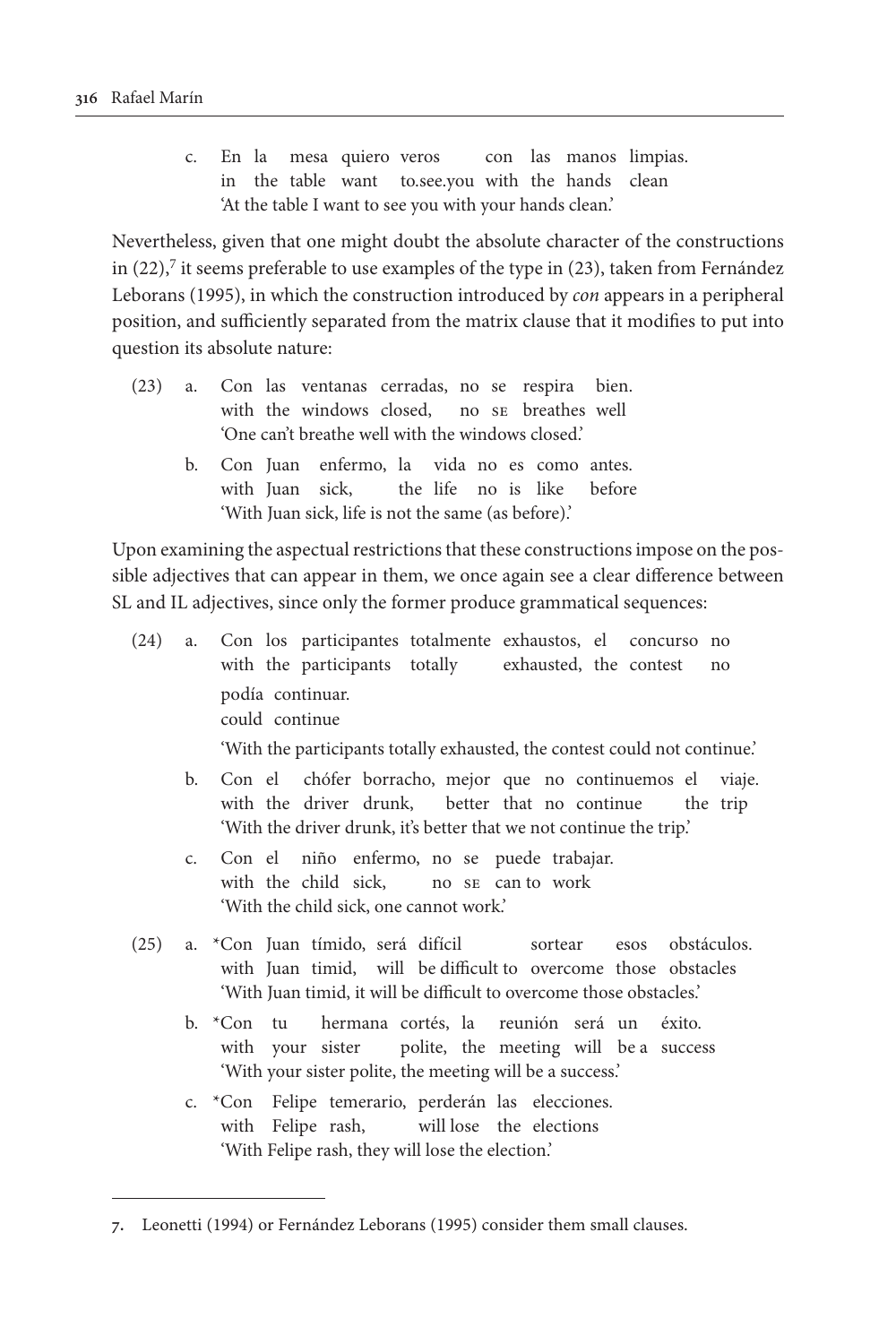|                                 | IL adjective | SL adjective |
|---------------------------------|--------------|--------------|
| Restrictive pseudo-copular verb | no           | yes          |
| Predicative adjunct             | no           | yes          |
| TENER and DEJAR                 | no           | yes          |
| Una $vez +$ predicative AC      | no           | yes          |
| Con construction                | no           | yes          |
| <b>ESTAR</b>                    | no           | yes          |
| <b>SER</b>                      | yes          | no           |

The comparative analysis realized thus far permits us to confirm that, as previously announced, various grammatical domains behave similarly – and sometimes identi- $\text{callv}$  – to  $\text{ESTAR}$ .

These results provide additional evidence for determining the aspectual denotation of adjectives. This is especially relevant because, as we will see, the compatibility with ser and/or with ESTAR is not as reliable a criterion as it is usually assumed to be.

# **4. Ambivalent adjectives**

As pointed out before, a large number of adjectives, such as those in (5) repeated here as  $(26)$ , are compatible both with seral with estar,  $(27)$ :

- (26) *alegre* ('happy'), *alto* ('tall'), *amplio* ('wide'), *(a)normal* ('ab)normal'), *bajo* ('short'), *estrecho* ('narrow'), *feliz* ('happy'), *feo* ('ugly'), *flaco* ('thin'), *gordo* ('fat'), *grande* ('big'), *hermoso* ('beautiful'), *inquieto* ('restless'), *intranquilo* ('worried') *joven* ('young'), *libre* ('free'), *nervioso* ('nervous'), *pequeño* ('small'), *orgulloso* ('proud'), *tranquilo* ('tranquil'), *viejo* ('old'), *vivo* ('alive').
- (27) Tu hermano {es/está} alegre/ gordo/ inquieto/ nervioso. your brother  $\{is/is_{\text{LOC}}\}$  happy/ fat/ restless/ nervous 'Your brother is happy/fat/restless/nervous.'

This is why these adjectives are traditionally considered to be ambivalent, i.e. they are underspecified with respect to IL/SL feature. Nevertheless, if other criteria are examined in addition to the compatibility with ser and ESTAR, among these adjectives at least two classes have to be distinguished, those resembling *nervioso*, (28), which are allowed in any SL context, and those resembling *viejo*, (29), which are not.

- (28) *alegre* ('happy'), *feliz* ('happy'), *inquieto* ('restless'), *intranquilo* ('worried') *nervioso* ('nervous'), *tranquilo* ('tranquil').
- (29) *alto* ('tall'), *bajo* ('short'), *estrecho* ('narrow'), *feo* ('ugly'), *flaco* ('thin'), *gordo* ('fat'), *grande* ('big'), *hermoso* ('beautiful'), *joven* ('young'), *pequeño* ('small'), *viejo* ('old').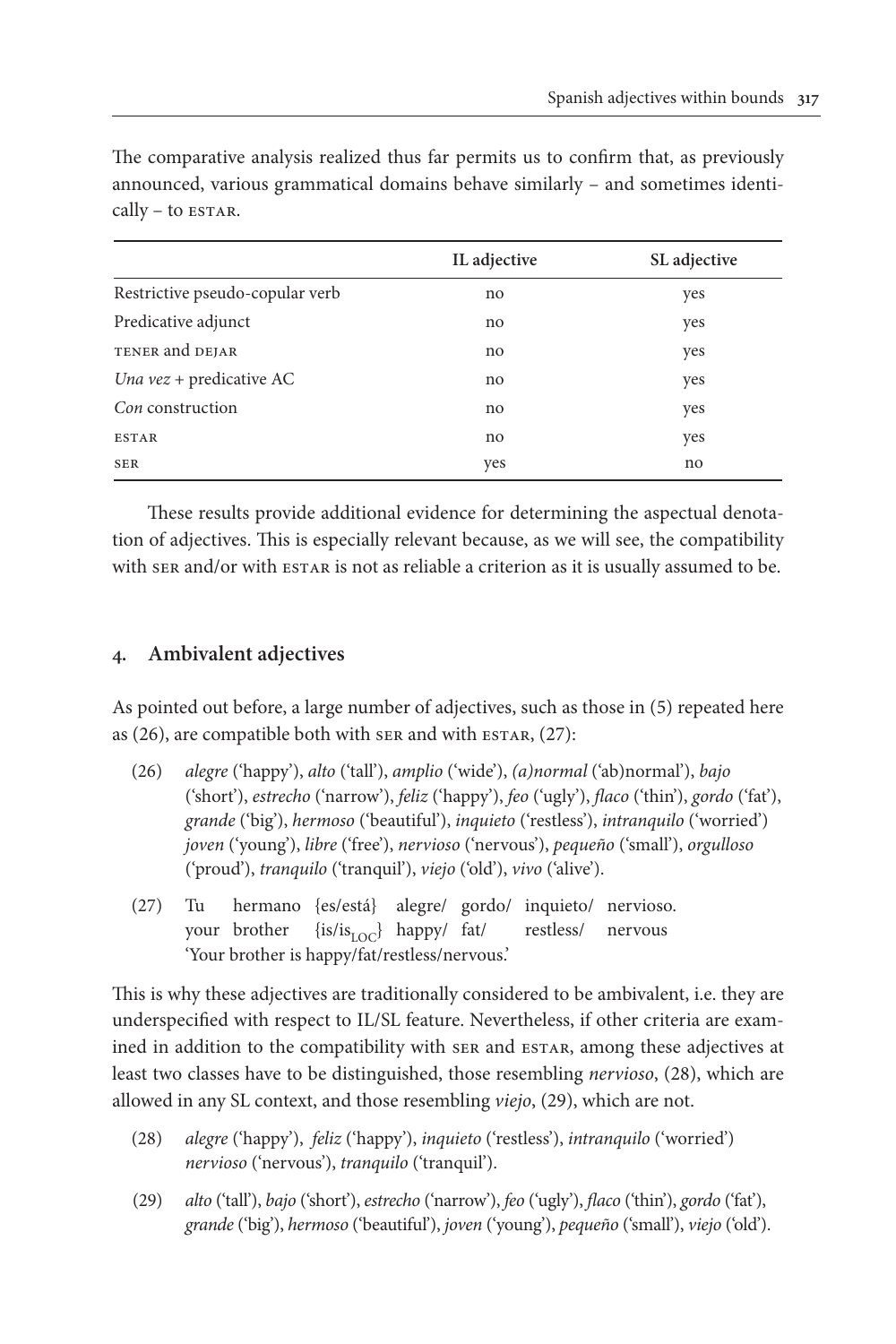Observe that the adjectives in (28) are possible complements of restrictive pseudocopular verbs, while those in (29) are not:

- (30) a. Va/anda muy nervioso. goes/walks very nervous 'He is very nervous.'
	- b. Lleva inquieto un buen rato. carries restless a long time 'He has been restless for a long time.'
	- c. Sigue intranquilo. continues worried 'He continues to be worried.'
- (31) a. \*Robin va/anda viejo. Robin goes/walks old 'Robin is old.'
	- b. \*Lleva feo varios años. carries ugly several years 'He has been ugly for several years.'
	- c. \*Sigue bajo. continues short 'He continues to be short.'

Similar behavior is observed for the rest of the SL contexts: adjunct predicates, (32), object complements of tener and dejar, (33), absolute constructions, (34), and *con* constructions, (35). In all of them only *nervioso*-type adjectives are allowed:

| (32) | a. Llegó a su casa nervioso/ intranquilo.   |
|------|---------------------------------------------|
|      | arrived at his house nervous/ worried       |
|      | 'He arrived at his house nervous/worried.'  |
|      | b. *Llegó a su casa bajo/ feo.              |
|      | arrived at his house short/ ugly            |
|      | 'He arrived at his house short/ugly.'       |
| (33) | a. Tenías a tu madre nerviosa/ intranquila. |
|      | had.2sG to your mother nervous/ worried     |
|      | 'You had your mother nervous/worried.'      |
|      | b. *Tenías a tu madre baja/ fea.            |
|      | had.2sg to your mother short/ ugly          |
|      | 'You had your mother short/ugly.'           |
| (34) | a. Batman, una vez nervioso/ intranquilo,   |
|      | Batman, one time nervous/ worried,          |
|      | 'Batman, once nervous/worried, '            |
|      |                                             |
|      | b. *Robin, una vez bajo/ feo,               |
|      | Robin, one time short/ ugly,                |
|      | 'Robin, once short/ugly, '                  |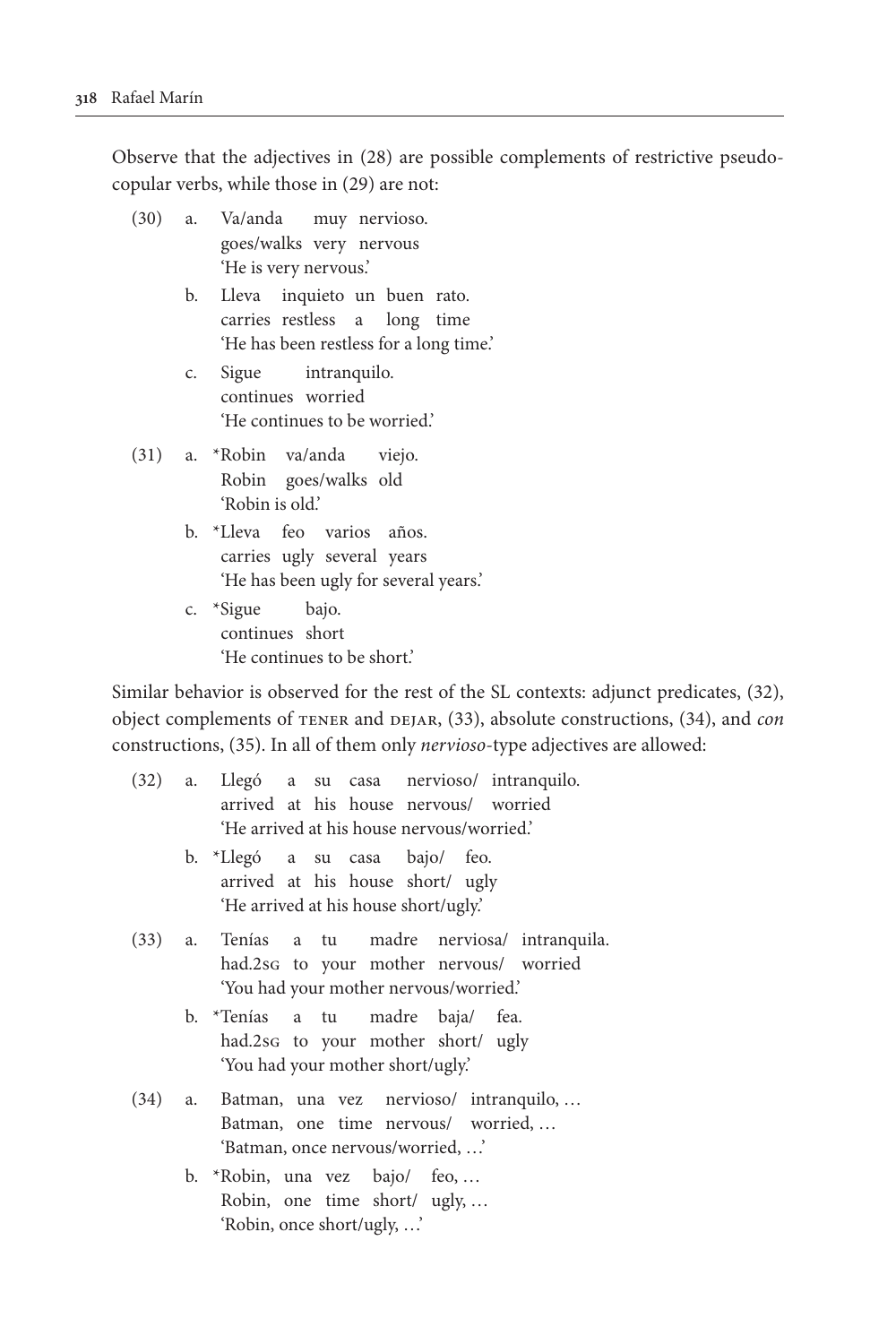|                                                   |  |  |  |  |                                                                                                       |  |  |  |  |  | (35) a. Con el jefe nervioso/ intranquilo, no se puede trabajar. |
|---------------------------------------------------|--|--|--|--|-------------------------------------------------------------------------------------------------------|--|--|--|--|--|------------------------------------------------------------------|
|                                                   |  |  |  |  | with the boss nervous/ worried, not se can work                                                       |  |  |  |  |  |                                                                  |
| 'With the boss nervous/worried, one cannot work.' |  |  |  |  |                                                                                                       |  |  |  |  |  |                                                                  |
|                                                   |  |  |  |  | b. $\star$ Con el jefe bajo/ feo, no se puede trabajar.<br>with the boss short/ ugly, not se can work |  |  |  |  |  |                                                                  |
| 'With the boss short/ugly, one cannot work.'      |  |  |  |  |                                                                                                       |  |  |  |  |  |                                                                  |

These results, summarized in the following table, clearly indicate that among so-called ambivalent adjectives at least two groups have to be distinguished: those like *nervioso*, which are allowed in any SL context, and those like *viejo*, which are not.

|                                 | viejo | nervioso |
|---------------------------------|-------|----------|
| Restrictive pseudo-copular verb | no    | yes      |
| Adjunct predicate               | no    | yes      |
| TENER and DEJAR                 | no    | yes      |
| Absolute constructions          | no    | yes      |
| Con construction                | no    | yes      |
| <b>ESTAR</b>                    | yes   | yes      |
| <b>SER</b>                      | yes   | yes      |

Thus, only *nervioso*-type adjectives are properly ambivalent or underspecified with respect to IL/SL feature; *viejo*-type adjectives cannot be considered such, because, as has been shown, the possibility of an adjective to combine with estar does not necessarily prove its SL nature, related to a temporally bounded denotation, and *viejo*type adjectives are not able to denote SL states.

In any case, one issue remains unexplained: why can *viejo*-type adjectives combine with ser as well as with ESTAR? In order to try to answer this question, the distinction – more pragmatic than semantic – between 'general norm' and 'individual norm' may be useful (Falk, 1979; Clements, 1988).

The idea of general norm, expressed via ser, indicates a comparison between one entity and others of its same class; in this case, it is the intention of the speaker to classify the entity referred to according to some general criteria valid in a particular culture or society. On the other hand, the idea of individual norm, referred to via estar, describes a comparison between the actual state of an entity and the state that one could expect as normal or habitual. From this perspective, it is the intention of the speaker to classify an entity in relation to an individual criterion, exclusively applicable to said entity.

From this proposal it follows, therefore, that constructions with ser assign qualitative properties to the subject according to a general norm of classification, whereas constructions with estar attribute individual characteristics to the subject, considered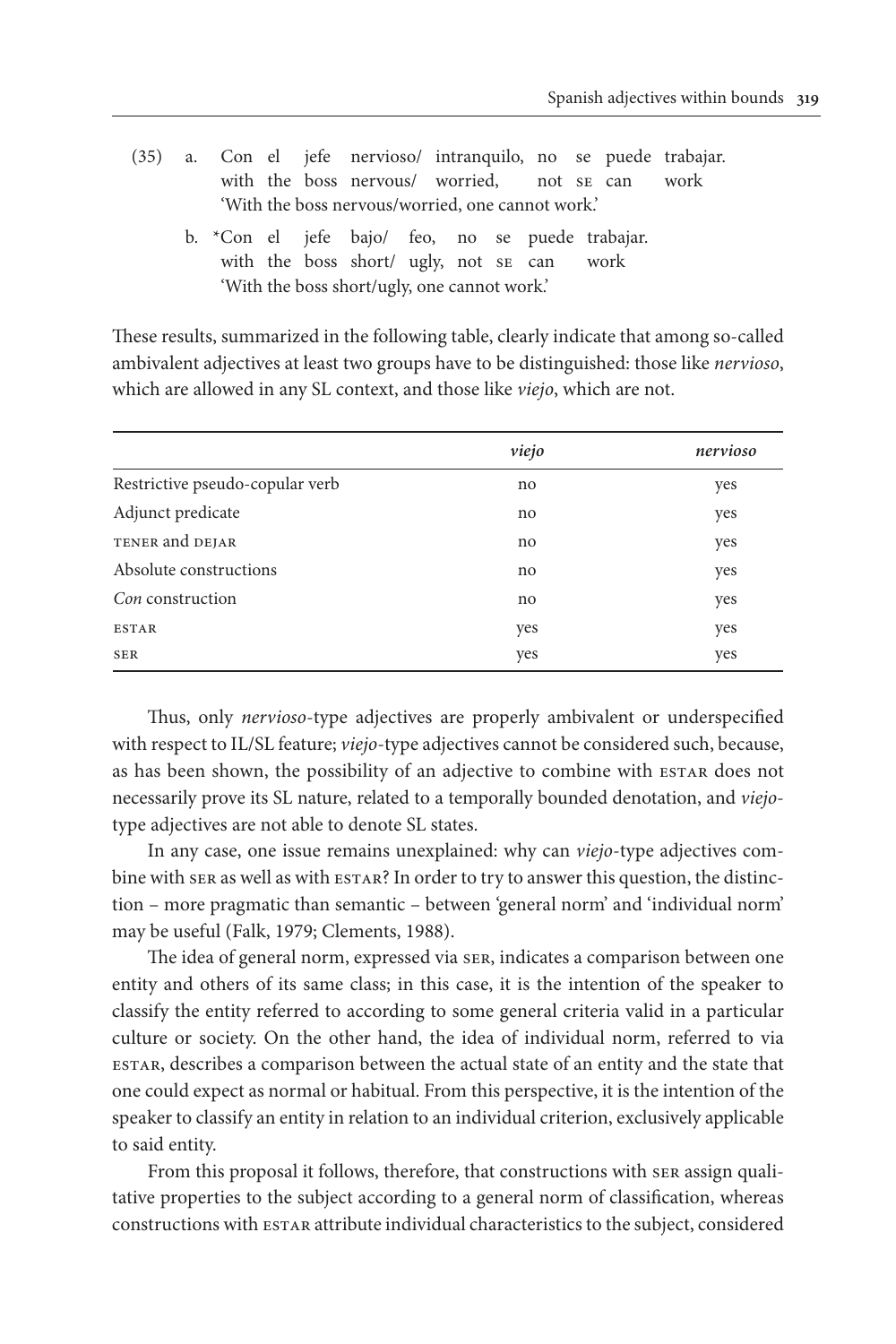deviations from what is considered normal for said subject. It is this difference which examples such as the following one, taken from Leonetti (1994), emphasize:

(36) La carretera es/está ancha. the highway is/is<sub>LOC</sub> wide 'The highway is wide.'

As Leonetti (1994: 199) puts it: "With *ser* one is classifying the mentioned entity within the class of wide highways, comparing it to other highways whose qualities may be different; with *estar* one is presenting the entity according to the norm which one supposes it habitually possesses, and the variation between these differing states circumscribes that very entity." Contrasting sentences like those of (37) also reflect this type of difference:

- (37) a. Carol era/estaba muy guapa. Carol was/was $_{\text{LOC}}$  very good-looking 'Carol was very good-looking.'
	- b. Las naranjas son/están muy caras. the oranges are/are<sub>LOC</sub> very expensive '(The) oranges are very expensive.'

Nevertheless, despite its utility in expressing these and other differences in meaning, the distinction between general norm and individual norm is not entirely exempt from problems. According to Porroche (1988), some adjectives, such as those relating to colors or marital status, are difficult to explain via such a distinction because no norm exists with regard to color or people's marital status.

Leaving aside these and other problems that the distinction between general and individual norm presents, one must recognize that the distinction is particularly useful for describing certain uses of ser and ESTAR, especially in those cases of the same adjective, where the speaker can freely choose between one copula or the other. For the cases in which the speaker has no choice, however, it does not seem logical to resort to the distinction between general and individual norm.

Maienborn's (2005) discourse-based account of the ser/estar alternation includes an interesting formalization of the general/individual norm distinction in the DRT framework. (38) is the DRS for an imperfective ser sentence such as *Carol era muy guapa*, which can be compared with that of (39), corresponding to an imperfective estar sentence such as *Carol estaba muy guapa*:

- (38)  $[t^0, s^*, z, v \mid \tau(s^*) < t^0, \tau(s^*) \subset \tau(z), z \approx [ \text{pretty}(v)], \text{card}(v) ]$
- (39)  $[t^0, s^*, z, v \mid \tau(s^*) < t^0, s_i = s^*, \tau(s^*) \subset \tau(z), z \approx [\text{pretty}(v)], \text{card}(v)]$

As pointed out by Maienborn (2005), both sentences are true if there is a state of Carol being pretty whose temporal extension includes a contextual topic time that precedes the utterance time. (39) requires an additional condition: the contextually supplied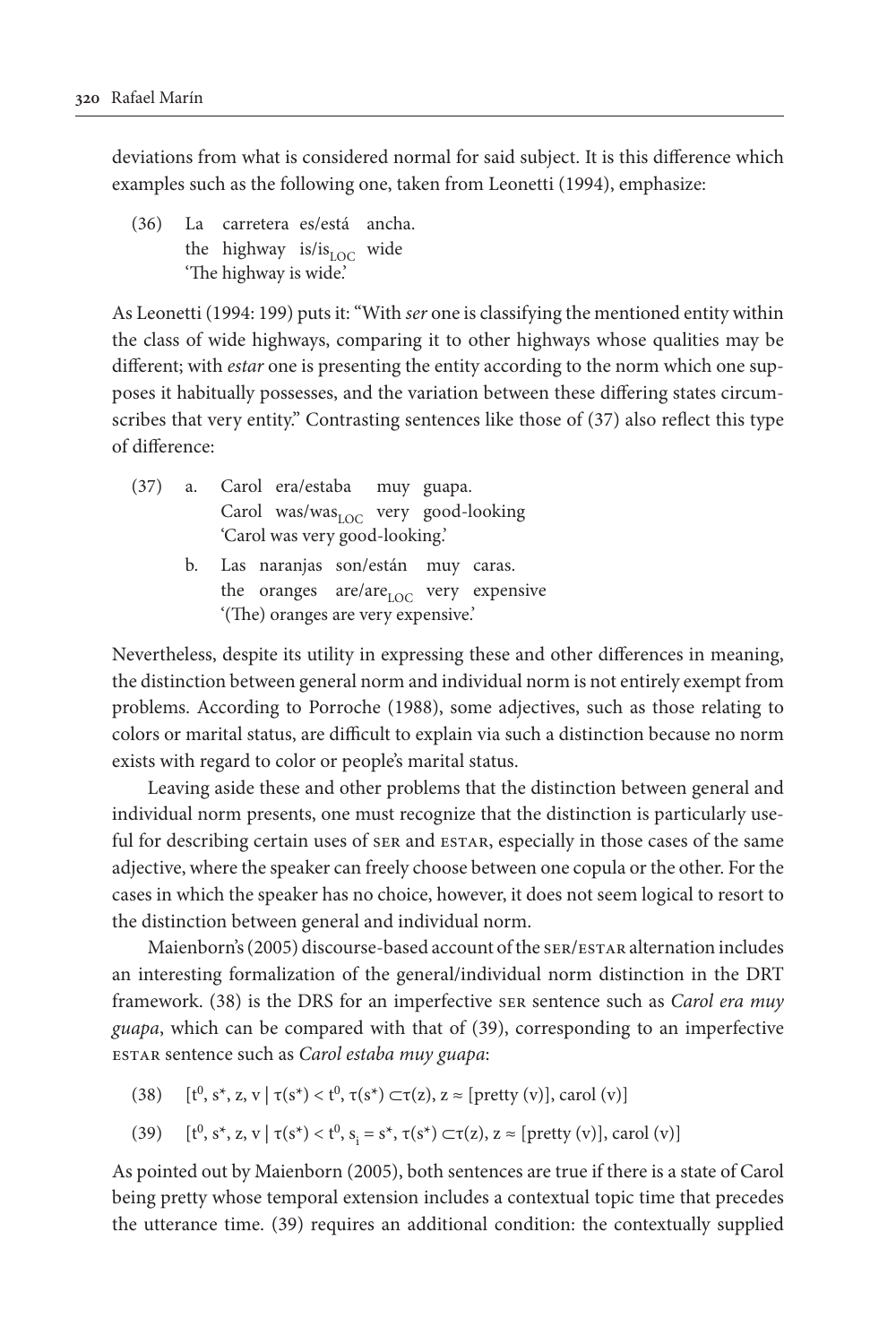topic situation is required to be specific, i.e. the speaker's claim is restricted to a particular discourse situation already in mind.

The problem is that Maienborn (2005) considers that "in principle, both ser and estar can combine with any predicate whatsoever" and, therefore, that her analysis applies to any predicate. And this is wrong. On the one hand, as we have already seen, there is a group of adjectives, (4), that only combine with ESTAR; they cannot combine with ser under any circumstance:

- (40) a. \*Juan es contento/ desnudo/ harto. Juan is content/ naked/ fed up 'Juan is content/naked/fed up.'
	- b. \*La sala es llena/ vacía. the room is full/ empty 'The room is full/empty.'

On the other hand, as we will see, only a subclass of IL adjectives can combine with estar, and this only under certain circumstances.

# **5. Individual-level adjectives**

In this section it will be shown that among IL adjectives, fundamentally due to their different grade of compatibility with ESTAR, it is necessary to distinguish among relational adjectives, which cannot be easily coerced to appear with ESTAR, and so-called adjectives of behavior such as *cruel* ('cruel'), which under certain circumstances can be coerced to appear with ESTAR.

# **5.1** By coercion

A substantial number of IL adjectives, (3), repeated here as (41), can indeed occur with  $ESTAR$ , as in  $(42)$ .

- (41) *catalán* ('Catalan'), *cauto* ('cautious'), *constante* ('constant'), *cuidadoso* ('careful'), *(des)cortés* ('(im)polite'), *(des)leal* ('(dis)loyal'), *(im)prudente* ('(im)prudent'), *(in)discreto* ('(in)discreet'), *(in)capaz* ('(in)capable'), *(in)justo* ('(un)just'), *inmoral* ('immoral'), *(in)mortal* ('(im)mortal'), *inteligente* ('intelligent'), *listo* ('clever'), *llevadero* ('bearable'), *sabio* ('wise'), *socialista* ('socialist'), *temerario* ('reckless'), *vegetariano* ('vegetarian').
- (42) a. Hoy estás muy discreto/ valiente. today are very discreet/ brave 'Today you are very discreet/brave.'
	- b. Últimamente estaba muy prudente/ sincero. lately was very prudent/ sincere 'Lately s/he was very prudent/sincere.'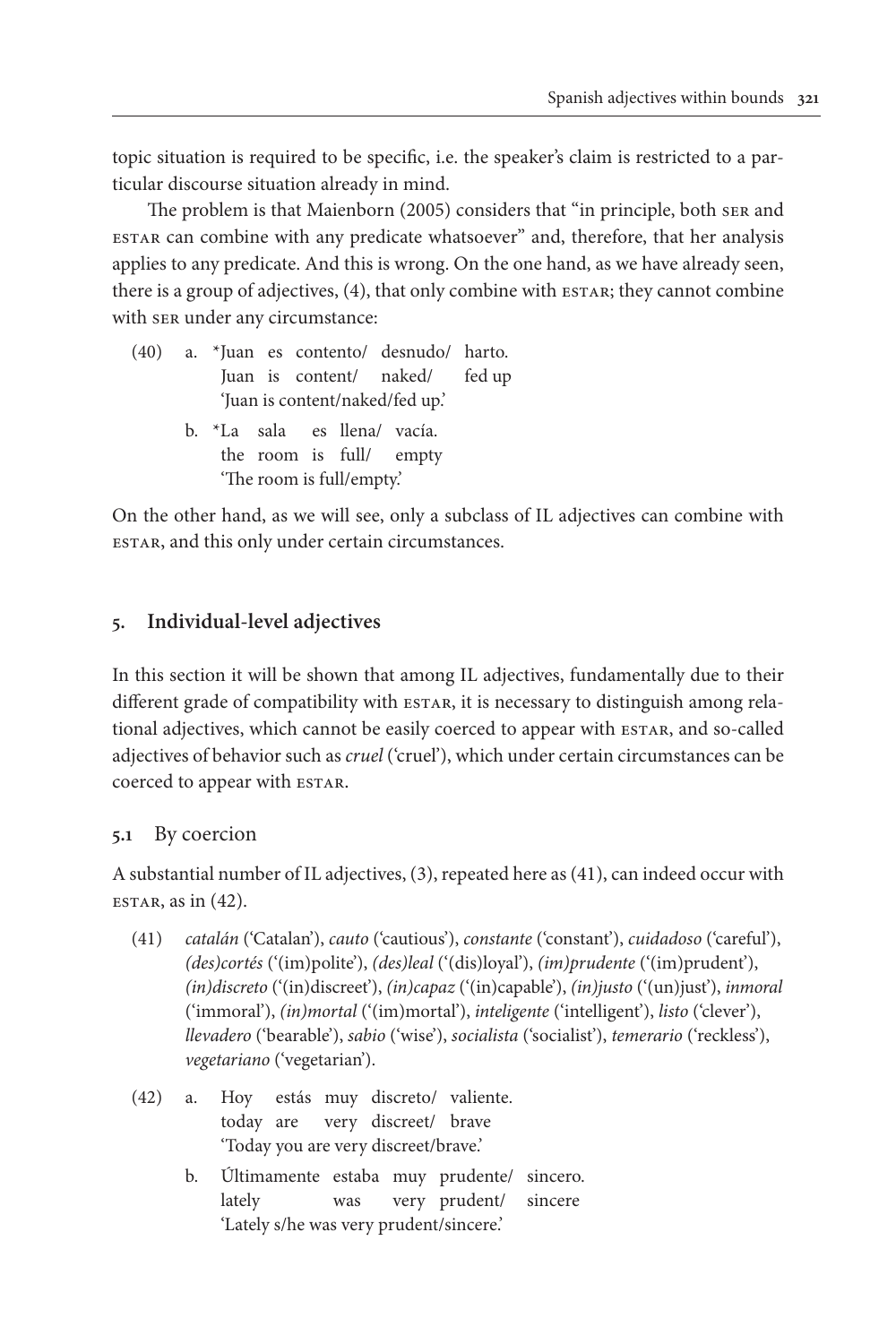Nevertheless, for this to occur, other elements besides estar must usually be present, including adverbials of the type *hoy* ('today') or *últimamente* ('lately'), which also contribute to the anchoring of the IL adjective in a temporal stage.

Following Escandell & Leonetti (2002), we will explain this phenomenon in terms of 'aspectual coercion' (Pustejovsky, 1995; Fernald, 2000).8 Escandell & Leonetti (2002) state that, apart from a small number of cases such as *necesario* ('necessary'), *falso* ('false') or *evidente* ('evident'), most Spanish IL adjectives can be coerced by estar. They even maintain that relational adjectives, as *británico* ('British') or *internacional* ('international'), are coercible as well:

- (43) a. ¡Estás internacional hoy!  $are<sub>LOC</sub>$ .2sg international today 'You are international today!'
	- b. ¡Vaya! ¡Estás muy británico! wow! are LOC.2sG very British 'Wow! You are very British!'

Nevertheless, these examples seem somewhat exceptional<sup>9</sup> since, in the majority of cases, relational adjectives are anomalous: *\*Estás mortal hoy* ('You are mortal today'); *\*Estás socialista últimamente* ('You are socialist lately').

Therefore, it seems clear that within the group of IL adjectives, fundamentally due to their different grade of compatibility with ESTAR, it would be useful to introduce a distinction between nonrelational adjectives, (44), which in certain contexts can combine with estar, and relational adjectives, (45), which can do this in a much more restricted way.

- (44) *cauto* ('cautious'), *cuidadoso* ('careful'), *(des)cortés* ('(im)polite'), discreto ('discreet') *(im)prudente* ('(im)prudent'), *(in)discreto* ('(in)discreet'), (in)fiel ('(un) faithful'), *(in)justo* ('(un)just'), *sincero* ('sincere'), *valiente* ('brave').
- (45) británico ('British'), *catalán* ('Catalan'), *(in)mortal* ('(im)mortal'), internacional ('international'), *socialista* ('socialist'), *vegetariano* ('vegetarian').

**<sup>8.</sup>** In accordance with Escandell & Leonetti (2002), "coercion is a process of reinterpretation activated to eliminate conflicts between a constituent's semantic content and the requirements of other elements in the same construction. […] Thus, it produces some sort of conceptual adjustment in order to make sense of the utterance and restore its acceptability".

**<sup>9.</sup>** As Bosque (1993) points out, adjectives such as *British* or *French* can refer to the stereotype associated with these nationalities. Other nationalities, such as *Andorran* or *Guinean*, are not associated with any clear stereotype and this is why they are not compatible with estar: *??Estás muy andorrano/guineano* ('You are very Andorran/Guinean'). Observe, moreover, that adjectives like *British* or *French* can only be coerced if they refer to human subjects: *\*Este queso está muy francés* ('This cheese is very French').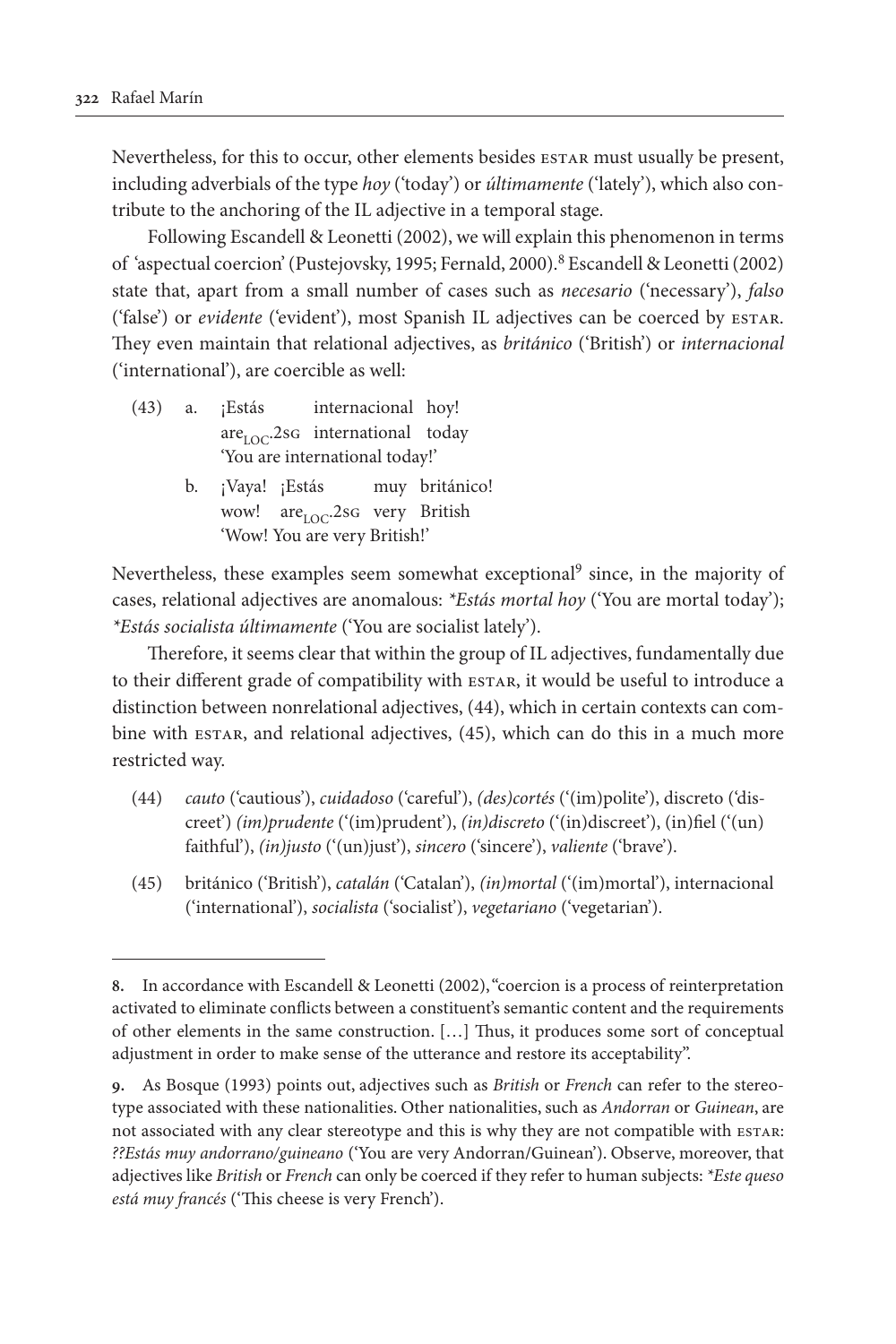Apart from the possibility of being coerced by ESTAR, there are several pieces of evidence indicating the need to distinguish between non-relational adjectives of the type *discreto* and relational ones. Among these pieces of evidence, the possibility for *discreto*type adjectives, as opposed to relational ones, to appear in constructions of  $ESTAR$  + gerund of ser is probably the most significant:

|                                     |  |  |                                  |  |  | (46) a. Hoy estás siendo muy discreto/ valiente.     |                                                   |
|-------------------------------------|--|--|----------------------------------|--|--|------------------------------------------------------|---------------------------------------------------|
|                                     |  |  |                                  |  |  | today are roc being very discreet/ brave             |                                                   |
|                                     |  |  |                                  |  |  | 'Today you are being very discreet/brave.'           |                                                   |
|                                     |  |  |                                  |  |  |                                                      | b. Está siendo muy prudente/ sincero últimamente. |
|                                     |  |  |                                  |  |  | is <sub>LOC</sub> being very prudent/ sincere lately |                                                   |
|                                     |  |  |                                  |  |  | 'S/he is being very prudent/sincere lately.'         |                                                   |
|                                     |  |  |                                  |  |  | (47) a. *Hoy estás siendo muy británico.             |                                                   |
|                                     |  |  | today are LOC being very British |  |  |                                                      |                                                   |
| 'Today you are being very British.' |  |  |                                  |  |  |                                                      |                                                   |
|                                     |  |  |                                  |  |  |                                                      | b. *Está siendo muy internacional últimamente.    |
|                                     |  |  |                                  |  |  | $is_{\rm LOC}$ being very international lately       |                                                   |
|                                     |  |  |                                  |  |  | 'S/he is being very international lately.'           |                                                   |

It seems reasonable to associate the possibility for an IL adjective to appear in such constructions with the possibility of being coerced by ESTAR. In fact, ESTAR + gerund of ser could be seen as another version of the same coercion mechanism.

Fernald (2000) offers a formal analysis of the coercion of IL into SL predicates that we will adopt here to deal with *discreto*-type adjectives. In (48) a formulation of what he calls 'evidential coercion' is presented:

(48) Let  $\alpha$  be an ILP with interpretation  $\alpha'$ .  $\alpha$  can be used as a SLP with the following interpretation:  $\lambda x^s \exists Q [Q(x) \& G_{y^s z^i}(Q(y) \& R(y,z)) [\alpha'(z)]]$ 

As pointed out by Fernald (2000: 67), in (48): "*G* is the generic operator. The coerced predicate denotes a set of stages for which there is some stage-level property *Q* that holds of the stage, and in general, having *Q* predicated of a stage entails that the individual associated with the stage has α, the ILP, predicated of the corresponding individual."

Fernald (2000: 67) applies this formulation to examples like *Laura is often pedantic*, which is very close to the cases we are dealing with here:

> By this formulation, *?Laura is often pedantic* will be coerced into expressing the claim that often there is some stage-level eventuality, in which Laura participates, and one would generally judge the individual who participates in such eventualities to be "pedantic." The success of coercion in this case depends on the hearer's ability to imagine there being stage-level evidence of having the ILP property, which is not difficult in the case of *pedantic*.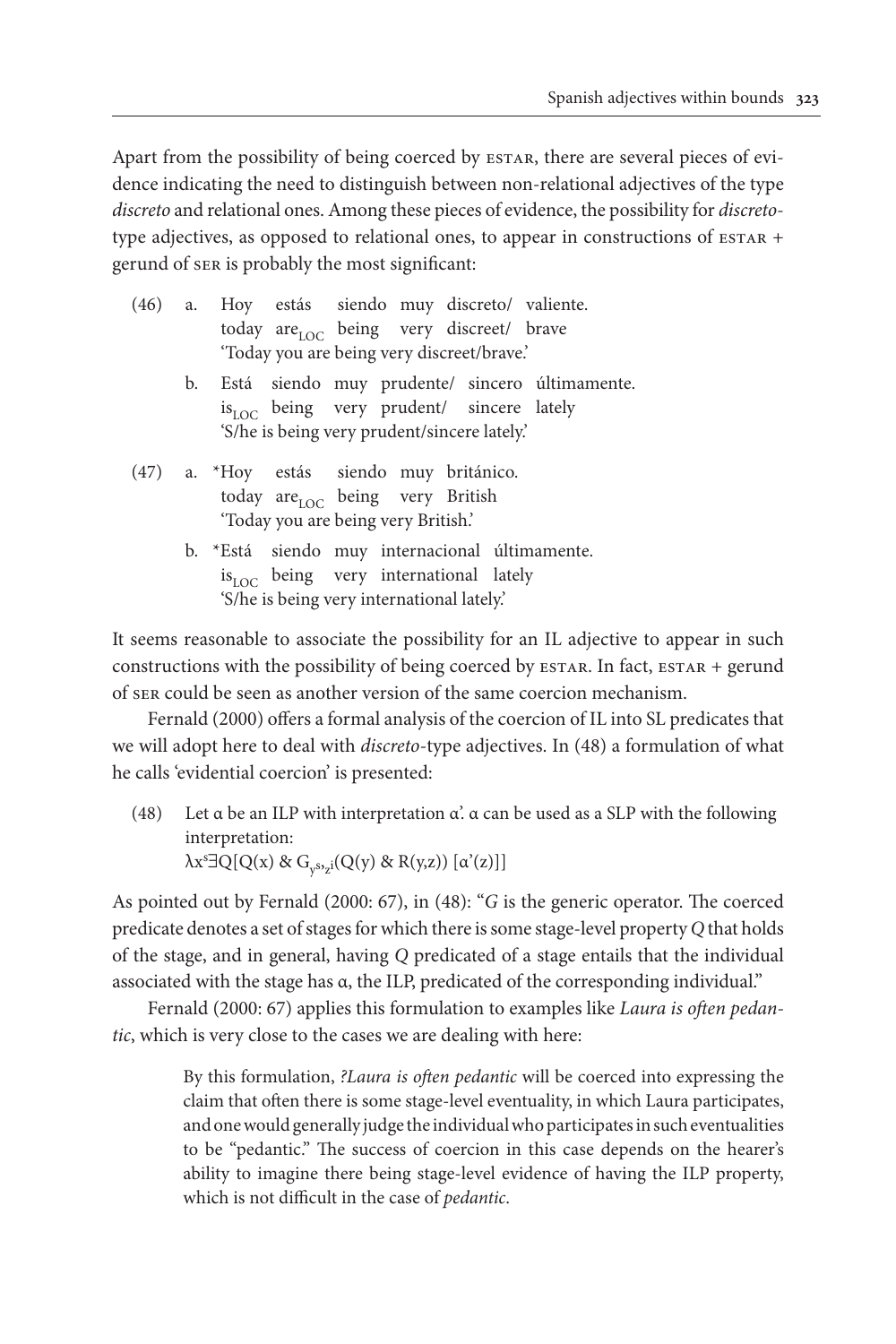In fact, as Fernald himself acknowledges, although it is not totally explicit in (48), the idea is that the stage-level property *Q* refers to a behavior. And this is precisely what we need in order to account for evidential coercion of Spanish *discreto*-type adjectives, which also refer to a behavior, as we will see in the following section.

## **5.2** Dynamic adjectives

The set of problems raised by *discreto*-type adjectives has been recognized for some time (e.g. Partee, 1977; Williams, 1984; Schmitt, 1992, 2005), although until now these have been linked almost exclusively to the properties that express agentivity in these adjectives.

Recently, Arche (2006) and Marín & Tayalati (2006) have demonstrated for Spanish that these adjectives form a separate group in that they are the only ones that denote dynamic situations, very much like what is observed in non-stative verbs. As will be shown when applying to these same adjectives the classic tests used for establishing the dynamicity of verbs, the parallels that exist between *discreto*-type adjectives (which we will call 'dynamic adjectives' henceforth), and non-stative verbs is remarkable.

Along the same lines suggested in Marín & Tayalati (2006), the tests that deal with agentivity will be separated from those that establish dynamicity. Let us start with the latter ones first.

### **5.2.1** *Tests for dynamicity*

Unlike dynamic verbs, (49), stative ones, (50), generally do not allow the progressive form:

- (49) Jaimito está durmiendo/ paseando/ pintando un cuadro/ escribiendo su tesis. Jaimito is sleeping/ out walking/ painting a picture/ writing his thesis 'Jaimito is sleeping/out walking/painting a picture/writing his thesis.'
- (50) \*Juan está queriendo a sus abuelos/ odiando a su Juan is loving to his grandparents/ hating to his primo/ sabiendo inglés/ teniendo muchos libros. [apud De Miguel, 1999] cousin/ knowing English/ having many books 'Juan is loving his grandparents/hating his cousin/knowing English/having many books.'

As for adjectives, we observe a similar behavior. Dynamic adjectives are compatible with  $ESTAR + gerund$  of  $SER$ ,  $(51)$ ; the remaining adjectives, which will be called nondynamic, are not, (52):

- (51) a. Mortadelo (le) está siendo infiel a su mujer. Mortadelo (to-her) is being unfaithful to his wife 'Mortadelo is being unfaithful to his wife.'
	- b. Filemón está siendo amable/ condescendiente/ valiente. Filemón is being nice/ obliging/ brave 'Filemón is being nice/obliging/brave.'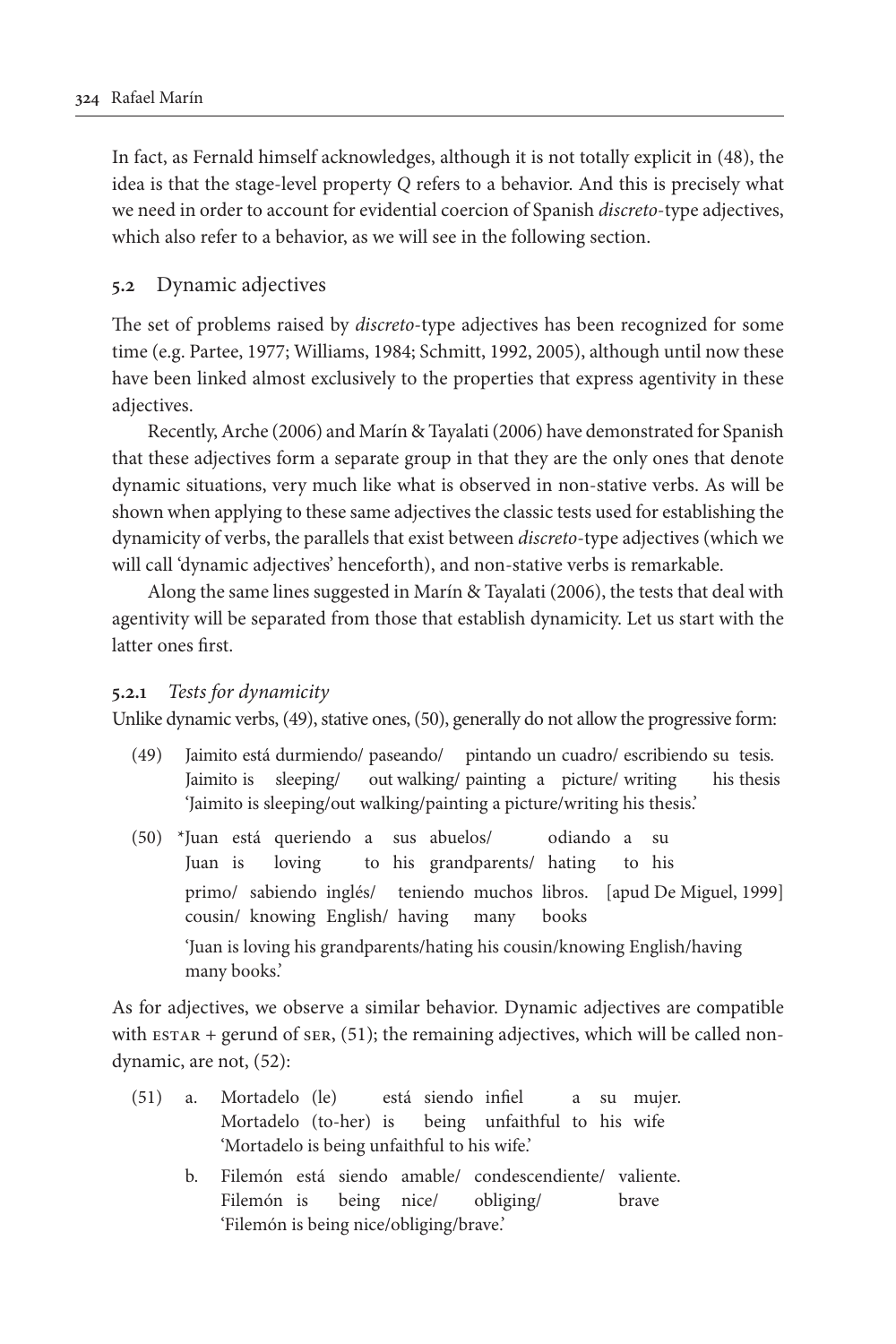(52) \*Batman está siendo británico/ vegetariano. Batman is being British/ vegetarian 'Batman is being British/vegetarian.'

In accordance with De Miguel (1999), sequences of the type *(lo que) ocurrió (fue) que* ('what happened was that') only allow dynamic verbs, (53); this explains the ungrammaticality of stative verbs, (54):

- (53) Lo que pasó fue que saltó la valla/ envió la carta. what happened was that jumped the fence/ sent the letter 'What happened was that s/he jumped the fence/sent the letter.'
- (54) \*Lo que pasó fue que supo francés/poseyó muchos libros. what happened was that knew French/owned many books 'What happened was that s/he knew French/owned many books.'

Adjectives exhibit a similar behavior: dynamic adjectives are accepted (55), while nondynamic ones are rejected, (56):

- (55) a. Lo que pasó es que (le) fue infiel a su mujer. what happened is that (to-her) was unfaithful to his wife 'What happened is that he was unfaithful to his wife.'
	- b. Lo que pasó es que ha sido deshonesto/injusto/valiente. what happened is that he was dishonest/unjust/brave 'What happened is that he was dishonest/unjust/brave.'
- (56) \*Lo que ha pasado es que ha sido catalán/vegetariano. what has happened is that has been Catalan/vegetarian 'What happened is that he was Catalan/vegetarian.'

Dynamic verbs are compatible with *dejar*, ('to stop'), (57); stative verbs are not, (58):

- (57) Jaimito dejó de saltar/ fumar/ dibujar obscenidades/ escribir la tesis. Jaimito stopped to jump/ smoke/ draw obscenities/ write the thesis 'Jaimito stopped jumping/smoking/drawing obscenities/writing the thesis.'
- (58) \*Julia dejó de saber inglés/ conocer Roma/ ser alta. Julia stopped to know English/ know Roma/ be tall [apud De Miguel, 1999] 'Julia stopped knowing English/being familiar with Rome/being tall.'

As far as adjectives are concerned, we find this same dichotomy. Dynamic adjectives accept *dejar*, (59); the non-dynamics do not (60):

(59) a. Ha dejado a serle infiel a su mujer. has stopped to be-to.her unfaithful to his wife 'He stopped being unfaithful to his wife.'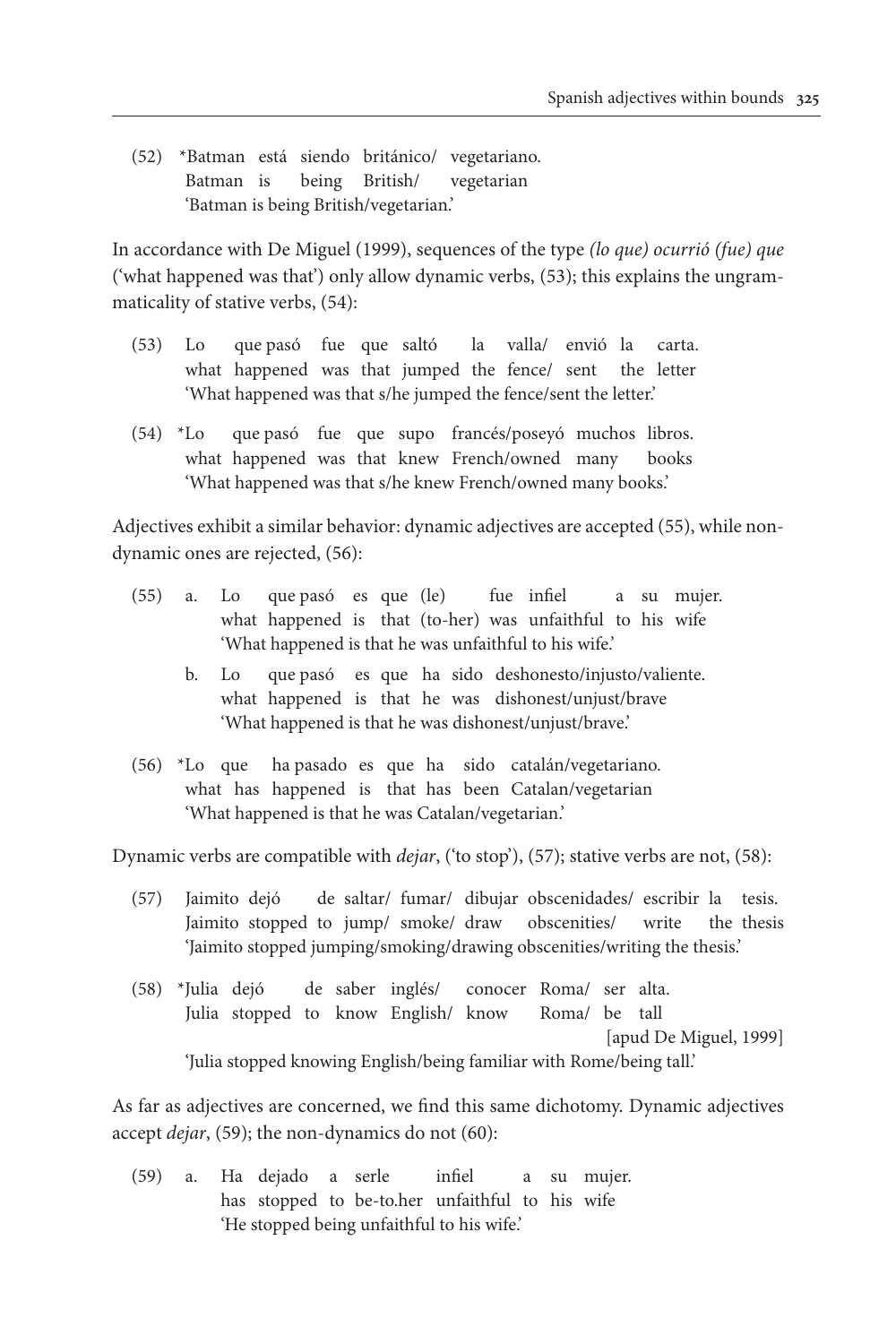- b. Ha dejado de ser amable/ valiente. has stopped to be nice/ brave 'S/he stopped being nice/brave.'
- (60) \*Ha dejado de ser catalán/ mortal. has stopped to be Catalan/ mortal 'He stopped being Catalan/mortal.'

As is well known, stative verbs cannot receive a habitual reading in the present tense, (62), a possibility reserved for dynamic verbs, (61):

- (61) Habitualmente, Julia dibuja obscenidades/ fuma. habitually, Julia draws obscenities/ smokes 'Habitually, Julia draws obscenities/smokes.'
- (62) \*Normalmente, Jaimito sabe inglés/ es alto. normally, Jaimito knows English/ is tall 'Normally, Jaimito knows English/is tall.'

Dynamic adjectives also allow a habitual interpretation, (63), while non-dynamic ones do not, (64):

| (63) |                                                   | a. Normalmente, es cruel con sus empleados. |  |  |  |  |  |  |
|------|---------------------------------------------------|---------------------------------------------|--|--|--|--|--|--|
|      |                                                   | normally, is cruel with her/his employees   |  |  |  |  |  |  |
|      | 'Normally, s/he is cruel with her/his employees.' |                                             |  |  |  |  |  |  |
|      | b.                                                | Habitualmente, es amable/ considerado.      |  |  |  |  |  |  |
|      |                                                   | habitually, is nice/ considerate            |  |  |  |  |  |  |
|      |                                                   | 'Habitually, he is nice/considerate.'       |  |  |  |  |  |  |
| (64) |                                                   | *Normalmente, es británico/ socialista.     |  |  |  |  |  |  |
|      |                                                   | normally, is British/ socialist             |  |  |  |  |  |  |
|      |                                                   | 'Normally, he is British/socialist.'        |  |  |  |  |  |  |

#### **5.2.2** *Tests for agentivity*

Dynamic verbs constitute appropriate responses to question (65), which somehow presupposes the interpretation of the subject as an agent:

- (65) ¿Qué ha hecho? 'What has s/he done?'
- (66) Ha paseado/hablado en clase/ dibujado un círculo/ aprendido has taken a walk/spoken in class/ drawn a circle/ learned la lección. the lesson 'S/he has taken a walk/spoken in class/drawn a circle/learned the lesson.'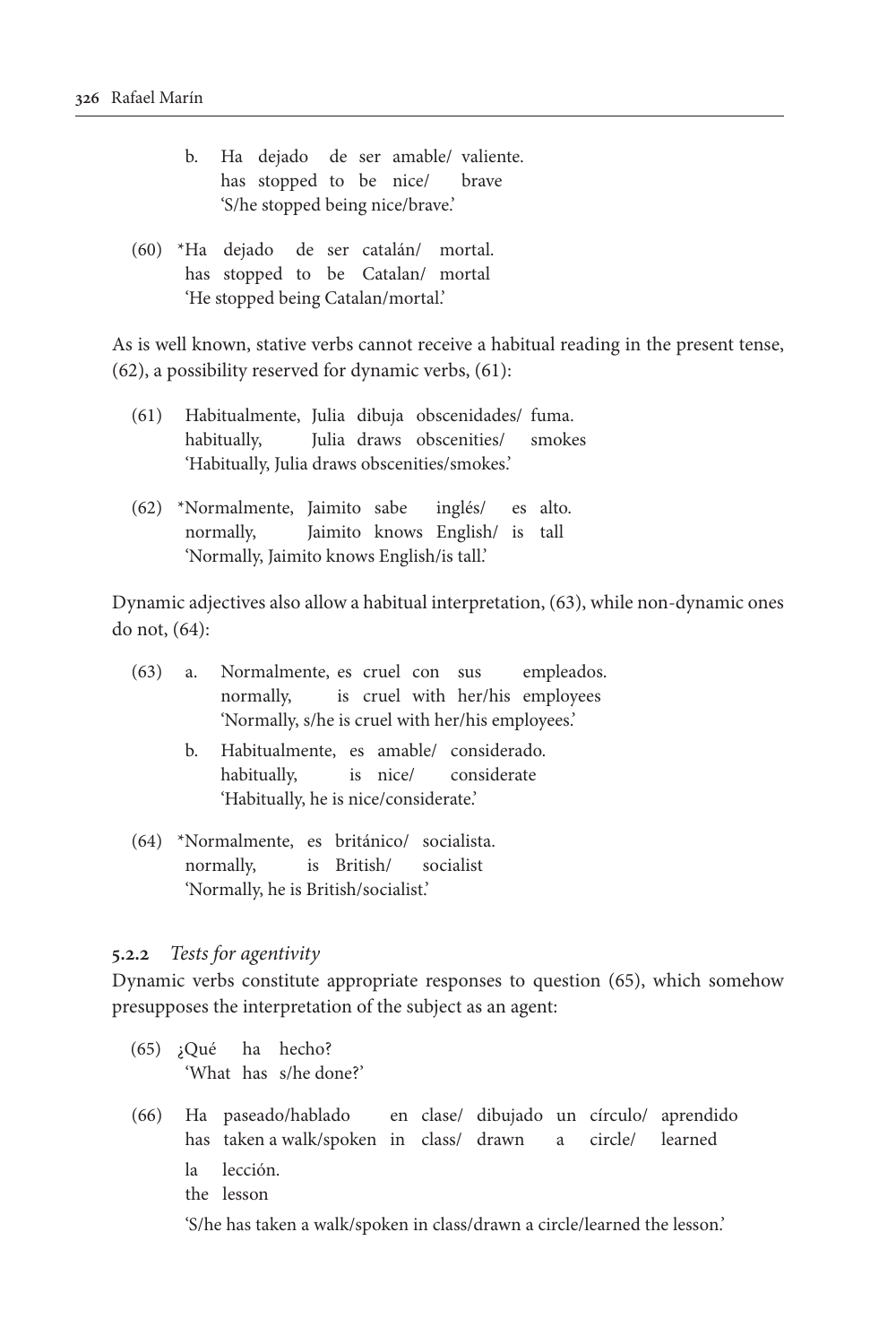On the other hand, non-dynamic verbs (with a non-agent for a subject) do not generate valid responses for (65):

(67) \*Ha amado a su mujer/ sabido matemáticas/ poseído casas/ odiado has loved to his wife/ known mathematics/ owned houses/ hated las acelgas. the Swiss chard 'He has loved his wife/known mathematics/owned houses/hated Swiss chard.'

This behavior is also observed, at least in part, in the case of adjectives. Dynamic adjectives also can respond to (65); non-dynamics cannot:

| (68) | a. (Le) ha sido infiel a su mujer.                                                                     |
|------|--------------------------------------------------------------------------------------------------------|
|      | (to-her) has been unfaithful to his wife                                                               |
|      | 'He has been unfaithful to his wife.'                                                                  |
|      | b. Ha sido deshonesto/ despiadado/ amable.                                                             |
|      | has been dishonest/ heartless/ nice                                                                    |
|      | 'He has been dishonest/heartless/nice.'                                                                |
|      | $(69)$ *Ha sido catalán/ vegetariano.                                                                  |
|      | has been Catalan/ vegetarian                                                                           |
|      | 'He has been Catalan/vegetarian.'                                                                      |
|      | It is established that adverbs of the type <i>voluntariamente</i> ('voluntarily') or <i>delibera</i> - |
|      |                                                                                                        |

*damente* ('deliberately') combine with dynamic verbs, but they are incompatible with stative verbs:

- (70) Ana ha dibujado un círculo/ empujado a su hermano/ cruzado Ana has drawn a circle/ pushed her brother/ crossed la frontera voluntariamente. the border voluntarily 'Ana has drawn a circle/pushed her brother/crossed the border voluntarily.'
- (71) \*Ana ha amado a su marido/ poseído dos coches/ sabido Ana has loved her husband/ owned two cars/ known la respuesta voluntariamente. the answer voluntarily

'Ana loved her husband/owned two cars/knew the answer voluntarily.'

In the case of adjectives we observe a similar behavior. Thus these same adverbs are compatible with dynamic adjectives, but not with non-dynamic ones:

- (72) a. Pedro le ha sido infiel a su mujer voluntariamente. Pedro has been unfaithful to his wife voluntarily 'Pedro has been unfaithful to his wife voluntarily.'
	- b. Pedro ha sido deliberadamente deshonesto/ despiadado. Pedro has been deliberately dishonest/ heartless 'Pedro has been deliberately dishonest/heartless.'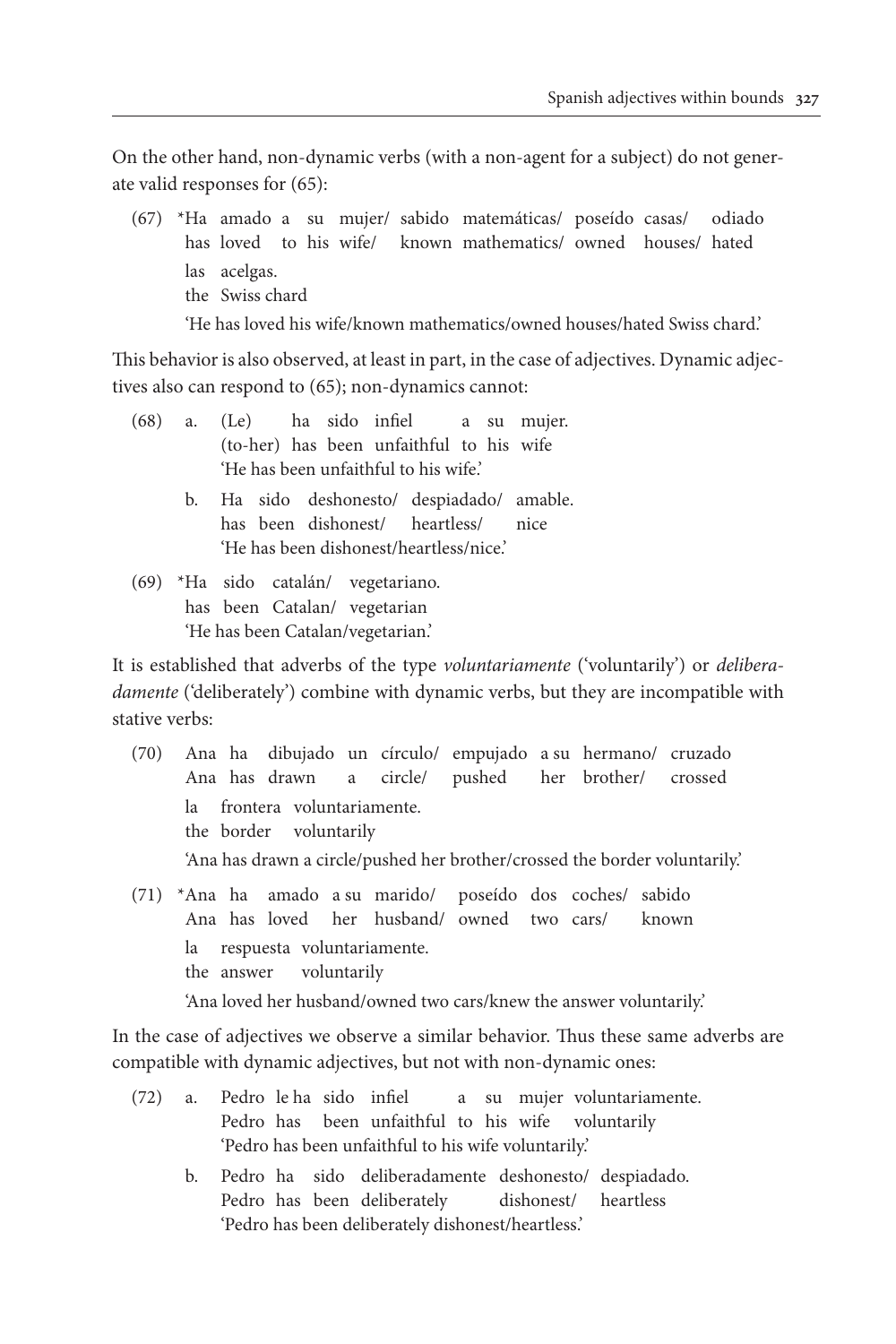(73) \*Pedro ha sido catalán/ socialista voluntariamente. Pedro has been Catalan/ socialist voluntarily 'Pedro has been Catalan/socialist voluntarily.'

Certain verbs, like *convencer* ('to convince')*, forzar* ('to force')*, obligar* ('to oblige') or *persuadir* ('to persuade'), impinge upon the intentional character of the subject; for this reason they combine with dynamic verbs, and not with states:

- (74) Batman obligó a Robin a cantar/ comprar una casa. Batman obliged to Robin to sing/ buy a house 'Batman obliged Robin to sing/buy a house.'
- (75) \*Mortadelo convenció a Filemón de saber la respuesta/odiar a Mortadelo convinced Filemón of know the answer/hate to sus abuelos. his grandparents

'Mortadelo convinced Filemón to know the answer/hate his grandparents.'

With these same verbs only dynamic adjectives are compatible; non-dynamic ones produce ungrammatical sequences:

|  | (76) a. Mortadelo convenció a Filemón de ser(le) infiel     |  |  |  |  |  |  |
|--|-------------------------------------------------------------|--|--|--|--|--|--|
|  | Mortadelo convinced to Filemón of be(to.her) unfaithful to  |  |  |  |  |  |  |
|  | su mujer.<br>his wife                                       |  |  |  |  |  |  |
|  | 'Mortadelo convinced Filemón to be unfaithful to his wife.' |  |  |  |  |  |  |

- (77) b. Astérix obligó a Obélix a ser deshonesto/ despiadado/ cuidadoso. Astérix forced to Obélix to be dishonest/ heartless/ careful 'Astérix forced Obélix to be dishonest/heartless/careful.'
- (78) \*Astérix convenció a Obélix de ser catalán/ vegetariano. Astéric convinced to Obélix to be Catalan/ vegetarian 'Astérix convinced Obélix to be Catalan/vegetarian.'

Unlike dynamic verbs, stative ones generally reject the imperative:

- (79) ¡Acaríciame!/ ¡No escribas una tesis! caress.me!/ don't write a thesis! 'Caress me!/Don't write a thesis!'
- (80) \*¡Conoce la respuesta!/ ¡Posee muchos coches! know the answer!/ own many cars! 'Know the answer!/Own many cars!'

Something similar happens with adjectives. Dynamic adjectives allow the imperative, whereas non-dynamic ones do not: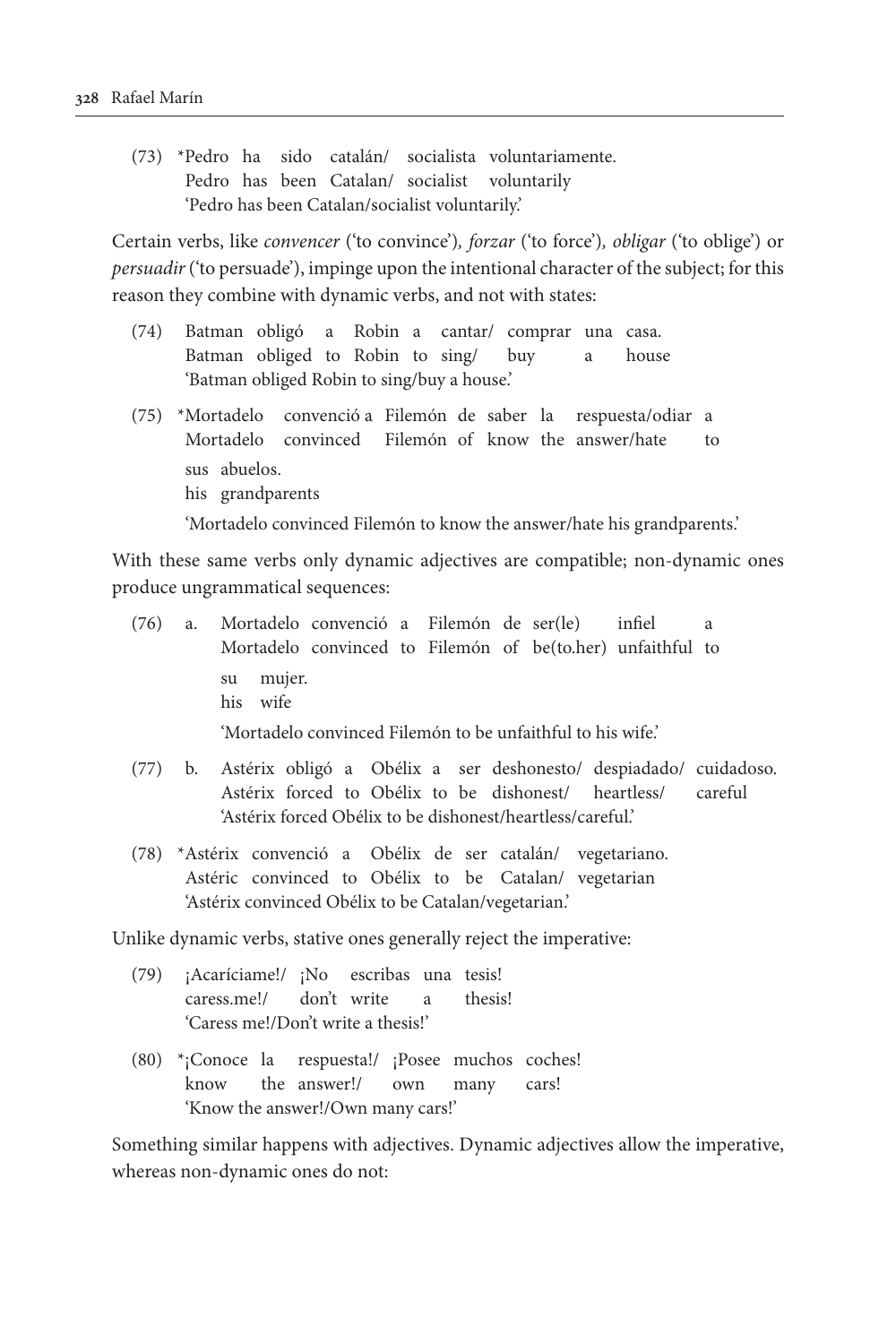|                                              |    |  |                                |  |  |  |                                          |  | $(81)$ a. $5\acute{e}$ infiel $y$ no mires con quién! |
|----------------------------------------------|----|--|--------------------------------|--|--|--|------------------------------------------|--|-------------------------------------------------------|
|                                              |    |  |                                |  |  |  | be unfaithful and don't look with who!   |  |                                                       |
| 'Be unfaithful and don't look at with whom!' |    |  |                                |  |  |  |                                          |  |                                                       |
|                                              | b. |  |                                |  |  |  |                                          |  | No seas tan amable/ cuidadoso/ conciliador.           |
|                                              |    |  |                                |  |  |  |                                          |  | don't be so nice/ careful/ conciliatory               |
|                                              |    |  |                                |  |  |  | 'Don't be so nice/careful/conciliatory.' |  |                                                       |
|                                              |    |  | (82) *Sé catalán/ vegetariano. |  |  |  |                                          |  |                                                       |
|                                              |    |  | be Catalan/ vegetarian         |  |  |  |                                          |  |                                                       |
| 'Be Catalan/vegetarian.'                     |    |  |                                |  |  |  |                                          |  |                                                       |
|                                              |    |  |                                |  |  |  |                                          |  |                                                       |

From the results obtained throughout this section, and summarized in the preceding table, it can be clearly seen that among Spanish IL adjectives two groups have to be distinguished: those which have a dynamic sense and those which do not.

|                                       | Dynamic adjectives | Non-dynamic adjectives |
|---------------------------------------|--------------------|------------------------|
| Progressive                           | yes                | no                     |
| Ocurrir que                           | yes                | no                     |
| Complement of <i>dejar</i>            | yes                | no                     |
| Habitual interpretation in present    | yes                | no                     |
| Answer to <i>jqué ha hecho?</i>       | yes                | no                     |
| Voluntariamente, deliberadamente      | yes                | no                     |
| Convencer, obligar, persuadir, forzar | yes                | no                     |
| Imperative                            | yes                | no                     |

This helps us to explain why dynamic adjectives, unlike non-dynamic ones, can be coerced quite easily to co-appear with ESTAR.

# **6. Conclusions**

Contrary to what is traditionally assumed, the compatibility with SER OT ESTAR is not a defining diagnosis for determining the IL or SL nature of Spanish adjectives. As has been demonstrated in this paper, additional criteria have to be taken into account, such as the ability to appear in other SL environments, such as with certain pseudocopular verbs, adjunct predicates or absolute constructions. Adjectives like *enfermo* ('ill'), which in addition to its compatibility with ESTAR can appear in all these contexts, can be properly considered SL adjectives.

On the other hand, among so-called ambivalent adjectives (underspecified for IL/ SL feature), at least two groups have to be distinguished: those like *nervioso* ('nervous')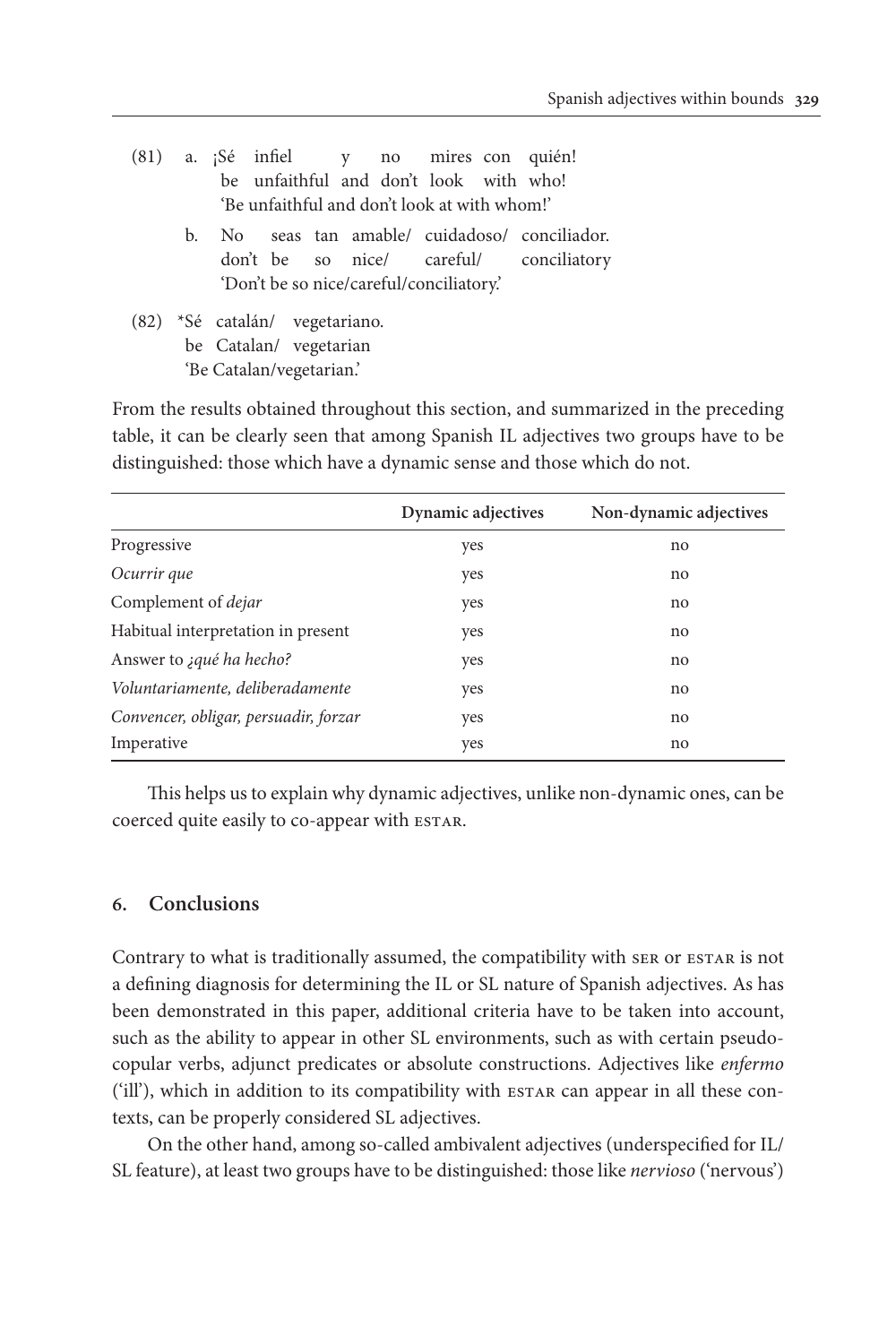which, in addition to their compatibility with ser, are allowed in any SL context, and those like *viejo* ('old'), which are not. That way, only *nervioso*-type adjectives can be considered as properly ambivalent.

Likewise, within the class of IL adjectives, fundamentally due to their different grade of compatibility with estar, it is necessary to introduce a distinction between adjectives of behavior, like *discreto* ('discreet'), which under certain circumstances can be coerced to appear with ESTAR, and relational adjectives like *vegetariano* ('vegetarian'), which cannot be easily coerced. In order to try to explain the different behavior of these two types of IL adjectives, it has also been shown, by applying a large set of aspectual tests, that *discreto*-type adjectives, unlike the rest of the adjectives, express a clear dynamic sense.

#### **References**

- Arche, M.J. 2006. *Individuals in Time*. Amsterdam: John Benjamins.
- Bach, E. 1986. The algebra of events. *Linguistics and Philosophy* 9: 5–16.
- Bosque, I. 1989. *Las categorías gramaticales*. Madrid: Síntesis.
- Bosque, I. 1990. Sobre el aspecto en los adjetivos y participios. In *Tiempo y aspecto en español*, I. Bosque (ed.), 177–214. Madrid: Cátedra.
- Bosque, I. 1993. Sobre las diferencias entre los adjetivos relacionales y los calificativos. *Revista Argentina de Lingüística* 9: 9–48.
- Carlson, G.N. 1977. Reference to Kinds in English. Ph.D. dissertation, University of Massachussets at Amherst.
- Clements, J.C. 1988. The semantics and pragmatics of Spanish 〈COPULA〉 + ADJECTIVE construction. *Linguistics* 26: 779–822.
- Condoravdi, C. 1992. Individual-level predicates in conditional clauses. Talk presented at the *Linguistic Society of America*.
- De Miguel, E. 1999. El aspecto léxico. In *Gramática Descriptiva de la Lengua Española*, I. Bosque & V. Demonte (eds), 2971–3060. Madrid: Espasa Calpe.
- Demonte, V. & Masullo, P. 1999. La predicación: Los complementos predicativos. In *Gramática Descriptiva de la Lengua Española*, I. Bosque & V. Demonte (eds), 2461–2523. Madrid: Espasa Calpe.
- Dini, L. 1994. Aspectual constraints on Italian absolute phrases. *Quaderni del Laboratorio di Linguistica* 8: 52–87.
- Escandell, V. & Leonetti, M. 2002. Coercion and the stage/individual distinction. In *From Words to Discourse: Trends in Spanish Semantics and Pragmatics*, J. Gutiérrez Rexach (ed.), 159–179. Amsterdam: Elsevier.
- Falk, J. 1979. *SER y ESTAR con atributos adjetivales*. Uppsala: Acta Universitatis Uppsaliensis.
- Fernald, T. 2000. *Predicates and Temporal Arguments*. Oxford: OUP.
- Fernández Leborans, M.J. 1995. Las construcciones con el verbo *estar*: Aspectos sintácticos y semánticos. *Verba* 22: 253–284.
- Fernández Leborans, M.J. 1999. La predicación: Las oraciones copulativas. In *Gramática descriptiva de la lengua Española*, I. Bosque & V. Demonte (eds), 2357–2460. Madrid: Espasa Calpe.
- Hernanz, M.L. 1988. En torno a la sintaxis y la semántica de los complementos predicativos en español. *Estudi General* 8: 7–29.